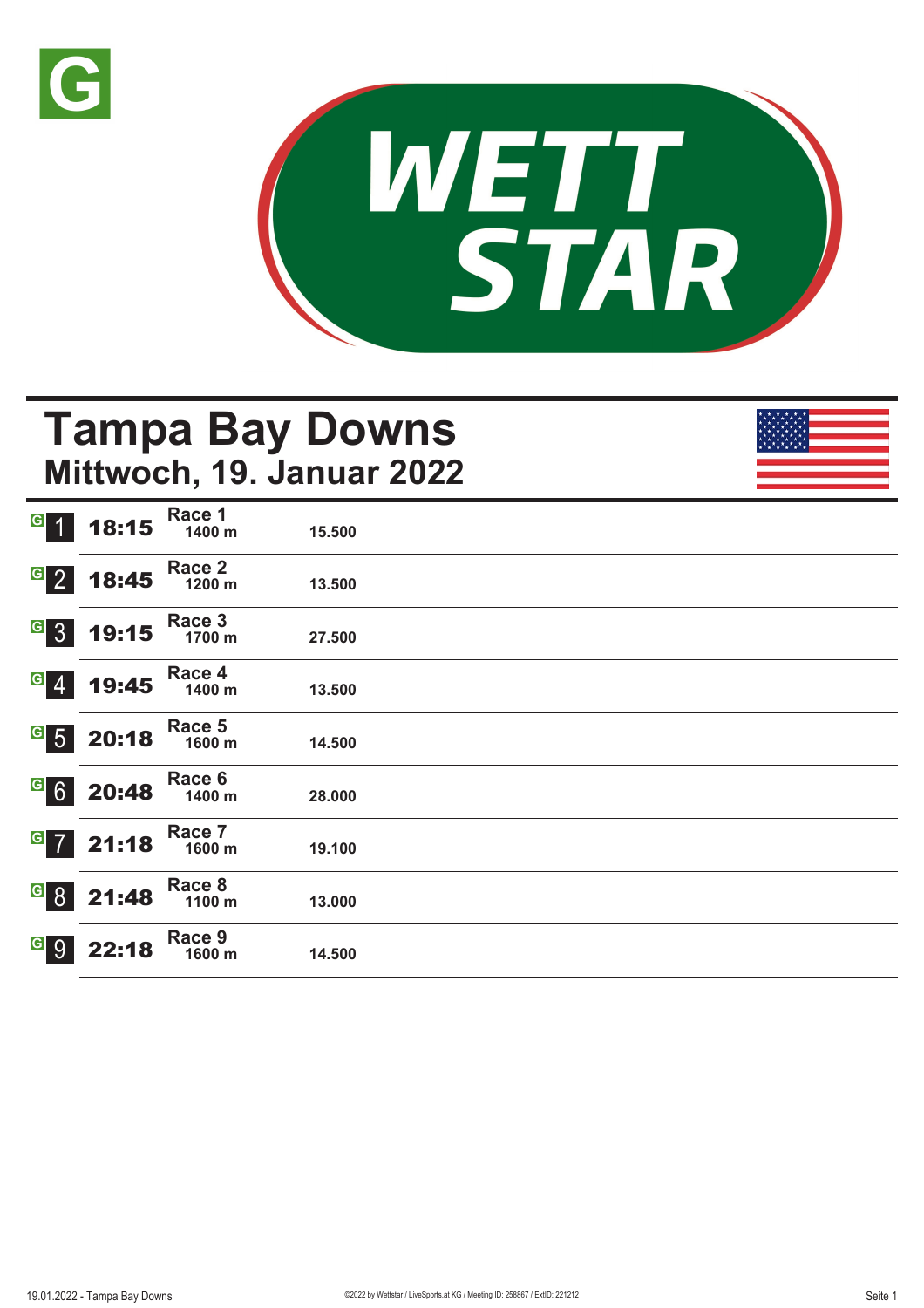| 19.01.2022 - Tampa Bay Downs                                                                                                                                                                                                                                                               |                                                                                                      |                                                                                                                                                                                                                                                                   |                                                                                                                                                              | Rennen #9                                                                                                                                                                                                                                                            |                                                                                                                                         |                                                                                                                                                                                                                                                                          |                                                                                                                                             |                                                                                                                                                                                                                                                                                  | Seite 2                                                                                                   |
|--------------------------------------------------------------------------------------------------------------------------------------------------------------------------------------------------------------------------------------------------------------------------------------------|------------------------------------------------------------------------------------------------------|-------------------------------------------------------------------------------------------------------------------------------------------------------------------------------------------------------------------------------------------------------------------|--------------------------------------------------------------------------------------------------------------------------------------------------------------|----------------------------------------------------------------------------------------------------------------------------------------------------------------------------------------------------------------------------------------------------------------------|-----------------------------------------------------------------------------------------------------------------------------------------|--------------------------------------------------------------------------------------------------------------------------------------------------------------------------------------------------------------------------------------------------------------------------|---------------------------------------------------------------------------------------------------------------------------------------------|----------------------------------------------------------------------------------------------------------------------------------------------------------------------------------------------------------------------------------------------------------------------------------|-----------------------------------------------------------------------------------------------------------|
| <b>WANN STARTET IHR PFERD</b>                                                                                                                                                                                                                                                              |                                                                                                      |                                                                                                                                                                                                                                                                   |                                                                                                                                                              |                                                                                                                                                                                                                                                                      |                                                                                                                                         |                                                                                                                                                                                                                                                                          |                                                                                                                                             |                                                                                                                                                                                                                                                                                  |                                                                                                           |
| Alabama Slammer<br>Angel's Magic<br>Awildas Treasure<br>Bahamian Moon<br>Bee By The Sea<br>Bridgekeeper<br><b>Brilliant Journey</b><br>Call Bros<br>Candy Crushem<br>Caught Up In You<br>Cha Cha Mission<br><b>Charging Renee</b><br>Chiachiarone<br>Clay's Moon Stone<br>Cliffy<br>Colors | 9<br>5<br>6<br>$\overline{7}$<br>$\overline{7}$<br>1<br>6<br>5<br>$\overline{4}$<br>5<br>6<br>8<br>9 | Cort'n Asong<br>Crystal Orb<br>Csilla<br>Emma Live<br>Eye On The Candy<br><b>Fast Fashion</b><br><b>Feeling Mischief</b><br>Fergus<br><b>Final Valid</b><br>Flourishing<br><b>Frost Warrior</b><br>Gramercy<br>Great Junior<br>Idaka<br>I'm Buzzy<br>Jupiter Rain | $\overline{\mathcal{A}}$<br>$\overline{4}$<br>5<br>9<br>5<br>6<br>9<br>$\mathsf{g}$<br>3<br>$\overline{4}$<br>$6\phantom{a}$<br>9<br>5<br>3<br>9             | Killeen<br>Kittens Miss Mojo<br>Kizzy<br>Lady Manhattan<br>Lady Midas<br>Lap Of Luxury<br><b>Melancholy Blues</b><br>Miss Z<br>Mollies Hope<br>Montauk Summer<br>Mr Lightning Boy<br>Novelera<br>Ohio Munny<br>Old Timer's Day<br>Optimal Courage<br>Painter's Pride | 1<br>5<br>$\overline{5}$<br>5<br>$\overline{4}$<br>3<br>4<br>3<br>$\frac{3}{7}$<br>8<br>3<br>8<br>8<br>$\overline{2}$<br>1              | Papa Luke<br>Peluchin Chin<br><b>Playing Gold</b><br>Purtiz<br>R Tenderoni<br>Rachel Dream<br>Ready To Film<br>Renninas Rose<br>Rhombus<br>Rockysbuckaroo<br>Rumpole<br>Running Violence<br>Saratoga Lullaby<br>Shweet Persuasion<br>Spiritual King<br>Starship Saratoga | 2<br>$\overline{2}$<br>9<br>5<br>$\overline{4}$<br>9<br>3<br>4<br>$\overline{2}$<br>8<br>8<br>2<br>5<br>$\mathbf{1}$<br>$\overline{7}$<br>5 | Striking Heir<br>Strong Eagle<br>Summer Boss<br>Summer Helper<br>Sweet Tina<br>Swingin Friar<br>Tami's Orchid<br><b>Tap Dance Fever</b><br>The Dungeon<br>Thenorthremembers<br>Valid Exchange<br>Victor's Destiny<br><b>Wild Winter</b><br>Winter's Ghost<br>Wonder Water<br>Yak | 8<br>9<br>9<br>3<br>5<br>$\overline{2}$<br>6<br>9<br>$\overline{7}$<br>$\overline{2}$<br>8<br>8<br>9<br>9 |
| <b>WANN STARTET IHR JOCKEY / FAHRER</b>                                                                                                                                                                                                                                                    |                                                                                                      |                                                                                                                                                                                                                                                                   |                                                                                                                                                              |                                                                                                                                                                                                                                                                      |                                                                                                                                         |                                                                                                                                                                                                                                                                          |                                                                                                                                             |                                                                                                                                                                                                                                                                                  |                                                                                                           |
| Alberto Burgos<br>Antonio A. Gallardo<br>Fernando De La Cruz<br>Huber Villa-Gomez<br>John Bisono<br>Jose A. Batista<br>Jr. Roberto Alvarado<br>Miquel Arroyo<br>Ricardo Feliciano<br>Samy Camacho<br>Wesley Henry                                                                          | 2<br>3.4.5.7<br>1,2,8<br>5.9<br>5,6,7,9<br>$\mathsf{R}$<br>$\mathfrak{p}$                            | 3,4,5,6,7<br>3,4,5,6,7,8,9                                                                                                                                                                                                                                        | <b>Alexis Valdes</b><br>Daniel Centeno<br><b>Gary Wales</b><br><b>Isaac Castillo</b><br>John Jude<br>Jose C. Ferrer<br>Mike Allen<br><b>Richard Mitchell</b> | Madeline Rowland<br>Skyler Spanabel<br>William Humphrey                                                                                                                                                                                                              | 4,5<br>1.6<br>5<br>1,2,3,7,9<br>4,5<br>1,3,6<br>8<br>8<br>9<br>2,5,9<br>4                                                               | Alonso Quinonez<br>David Delgado<br>Geovany Garcia<br>Jorge Panaiio<br>Manny Jimenez<br>Olaf Hernandez<br>Rocco Bowen<br>Tony Maragh<br>Wilmer A. Garcia                                                                                                                 | Jesus Lopez Castanon<br>Jr. Hector Rafael Diaz                                                                                              | 7,9<br>$\overline{4}$<br>9<br>3,5,7<br>2,8,9<br>2,9<br>9<br>8<br>3,5,6,7,8,9<br>3<br>1,4,5,7,8,9                                                                                                                                                                                 |                                                                                                           |
| <b>WANN STARTET IHR TRAINER</b>                                                                                                                                                                                                                                                            |                                                                                                      |                                                                                                                                                                                                                                                                   |                                                                                                                                                              |                                                                                                                                                                                                                                                                      |                                                                                                                                         |                                                                                                                                                                                                                                                                          |                                                                                                                                             |                                                                                                                                                                                                                                                                                  |                                                                                                           |
| Alison Escobar<br>Arnoud W. Dobber<br>Carlos Munoz<br>Diane D. Morici<br>Eoin G. Harty<br>Jacqueline Falk<br>John P. Mc Allen<br>Joseph W. Mazza                                                                                                                                           | 5,9<br>5<br>2.9<br>9<br>3.6<br>4<br>2.4.8<br>1                                                       | Alnaz Ali<br>Benny R. Feliciano<br>Christopher Duncan<br>Douglas J. Seyler<br>Gerald S. Bennett<br>Jean L. Adorno<br>John Rigattieri<br>Jr. Luis Carvajal                                                                                                         |                                                                                                                                                              | 9<br>8<br>9<br>9<br>3,4,5,6,8<br>3<br>5<br>$\overline{7}$                                                                                                                                                                                                            | Antonio Cordero<br>Brenda McCarthy<br>Denise Cotrone<br>Douglas Nunn<br>Hernan Parra<br>Jesus Cruz<br>Jordan Blair<br>Jr. Peter Wasiluk | 5<br>$\overline{7}$<br>4<br>1.7<br>9<br>2,3,4<br>2,7<br>5                                                                                                                                                                                                                | Dennis Ward                                                                                                                                 | Antonio Machado<br>Caio Caramori<br>Edward R. Barker<br>li Robert R. O'Connor<br>John I. Pimental<br>Jose H. Delgado<br>Kenneth B. Wirth                                                                                                                                         | 9<br>5<br>6<br>5<br>4<br>8<br>3<br>5                                                                      |

**Leon J. McKanas 7 Lisa Allen 8 Lynn Rarick 1,4 M. Anthony Ferraro 5 Mark E. Casse 3 Michael B. Campbell 6 Michael Dini 3,5,7,9 Michael W. Wright 8 Monica McGoey 1,2,5 Monti N. Sims 5 Noel Wilson 3 Patty A. Burns 2 Randall R. Russell 7 Renaldo Richards 9 Robert A. Raymond 2,6 Robert G. Smith 9 Ron G. Potts 1 Steven F. Cahill 8 Susan F. Arnett 1,6,8 Thomas D. Foley 9 Tim P. Padilla 9 Timothy E. Hamm 5,7,9 Tony Wilson 4 Victor Russo 7**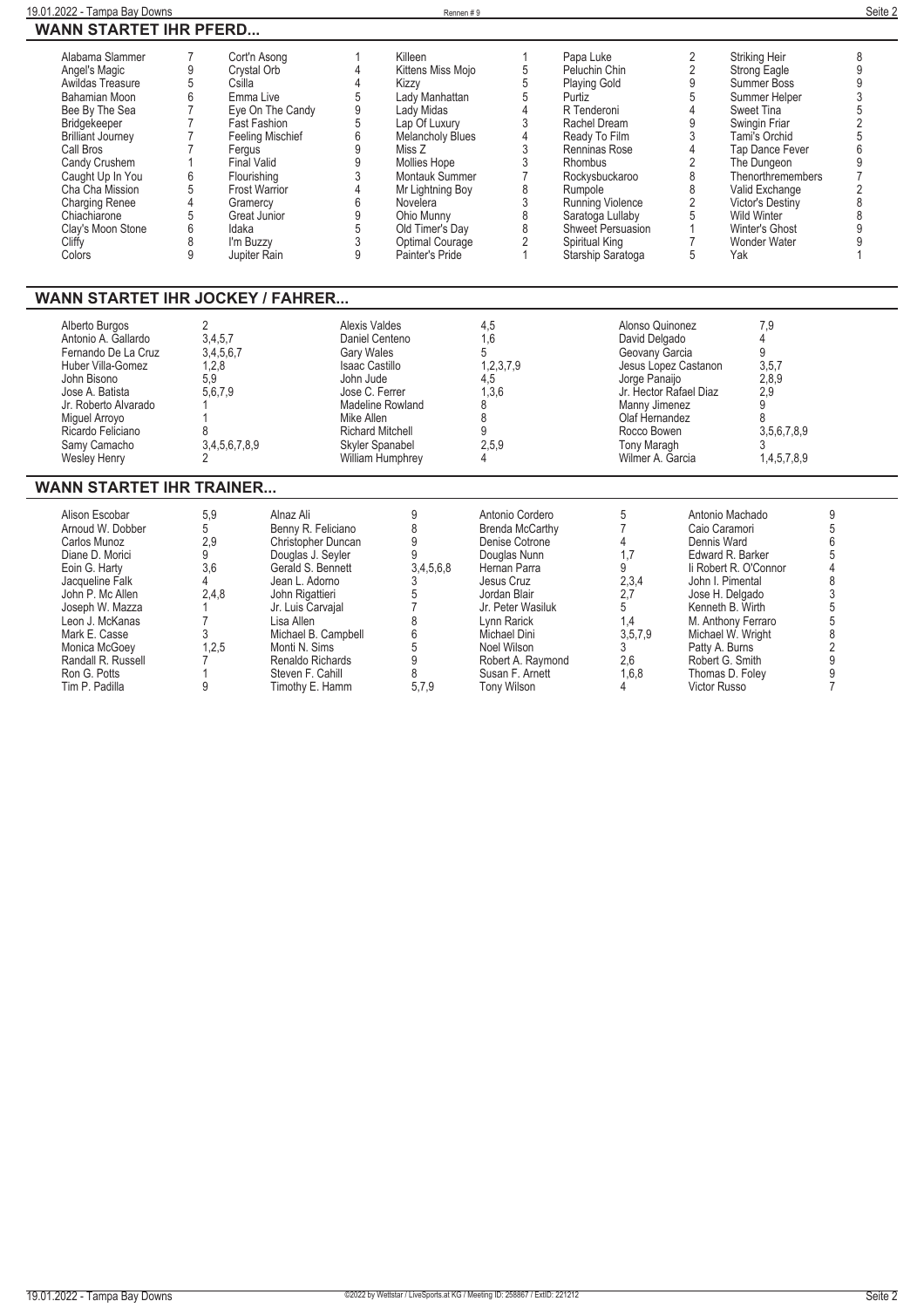**1400 m 15.500** 

**Flach**

**1 18:15**

**Race 1 Rennpreis: 15.500**

**FOR FOUR YEAR OLDS AND UPWARD. Weight, 122 lbs. Non-winners Of A Race Since December 19 Allowed 2 lbs. Claiming Price \$6,250 Races Where Entered for \$5,000 or Less Not Considered.** 

| 1400                    |                                                                         |                        |                         |              |                         |                                              |
|-------------------------|-------------------------------------------------------------------------|------------------------|-------------------------|--------------|-------------------------|----------------------------------------------|
|                         | <b>Shweet Persuasion</b>                                                |                        |                         |              |                         |                                              |
| 1                       | 8j. rotbraun W (Discreetly Mine - One Fine Sh                           | 03.12 Tampa            | 10                      | 1400         | 79,3 Hector Diaz, Jr.   | Native Hawk, Professional, A Cotswold Villa  |
|                         | Trainer: Susan F. Arnett                                                | 12.11 Hawthorne        | 8                       | 1670         | 11,8 Julio Felix        | One Way Home, Tapsolute, Cowboys Drea        |
| 54.4                    | Besitzer: Rodney M. Miller                                              | 09.10 Hawthorne        | 6                       | 1200         | 6.4 Victor Santiago     | Storminside, Mias Moonbeam, Try Try Agai     |
|                         |                                                                         | 25.09 Prairie Meadows  | 10                      | 1700         | 47,8 Alfredo Triana Jr. | Minecraft Maniac, Kauai, Whiskey Wednesd     |
| Box: 1<br>ML: 9,0       | <b>Daniel Centeno</b>                                                   | 30.08 Prairie Meadows  | 4                       | 1670         | 14.8 Alex Birzer        | Kauai, Chacha Real Smooth, Net Gain          |
|                         | <b>Cort'n Asong</b><br>10j. grau/bra W (Unbridled's Song - Miss Cort'   |                        |                         |              |                         |                                              |
| $\overline{\mathbf{2}}$ |                                                                         | 01.01 Tampa            | 3                       | 1200         | 2.3 Huber Villa-Gomez   | Nick The Cardshark, Killeen, Cort'n Asong    |
|                         | Trainer: Ron G. Potts                                                   | 17.12 Tampa            | $\overline{\mathbf{2}}$ | 1400         | 3.4 Huber Villa-Gomez   | Prepare For Glory, Cort'n Asong, Lucky Lov   |
| 54.4                    | Besitzer: Ron G. Potts                                                  | 24.11 Tampa            | $\overline{2}$          | 1200         | 7.3 Huber Villa-Gomez   | Loud N Proud, Cort'n Asong, Highland Park    |
|                         |                                                                         | 19.10 Presque Isle Dow | $\overline{7}$          | 1200         | 5.5 Antonio Gallardo    | Worbothor, Save The Drama, Dixie Highway     |
| Box: 2<br>ML: 45,0      | <b>Huber Villa-Gomez</b>                                                | 05.10 Mountaineer      | 1                       | 1200         | 1.9 Luis Rivera         | Cort'n Asong, Dream Saturday, Bow Tie Aff    |
|                         | <b>Candy Crushem</b><br>6j. rotbraun W (Twirling Candy - Holiday Girl)  |                        |                         |              |                         |                                              |
| 3                       |                                                                         | 23.12 Tampa            | 1                       | 1640         | .5 Jose Ferrer          | Candy Crushem, Tapsolute, Doctor D J         |
|                         | Trainer: Douglas Nunn<br>Besitzer: Llc Winner Circle Stables            | 15.12 Tampa            | 1                       | 1400         | 1.2 Jose Ferrer         | Candy Crushem, Imperial Brew, Zonic          |
| 54.4                    |                                                                         | 06.11 Gulfstream Park  | 9                       | 1700         | 5.4 J.C. Diaz, Jr.      | Devoted Kitten, Philo, Uhtred                |
|                         | Jose C. Ferrer                                                          | 09.10 Gulfstream Park  | $\overline{7}$          | 1670         | 5.5 J.C. Diaz, Jr.      | Farley, Gran Malbec, Uhtred                  |
| Box: 3<br>ML: 28,0      |                                                                         | 28.08 Gulfstream Park  | 3                       | 1600         | 1.3 Emisael Jaramillo   | County Court, Dizzy Gillespie, Candy Crush   |
|                         | <b>Painter's Pride</b>                                                  |                        |                         |              |                         |                                              |
| 4                       | 7j. rotbraun W (Kodiak Kowboy - In A Squeeze                            | 25.09 Monmouth Park    | 3                       | 1600         | 8.4 Isaac Castillo      | Team Effort, William Crotty, Painter's Pride |
|                         | Trainer: Joseph W. Mazza                                                | 05.09 Monmouth Park    | 3                       | 1670         | 5.9 Mychel Sanchez      | Allied Invasion, Orbert, Painter's Pride     |
| 54.4                    | Besitzer: Caruso-Mazza, Lucille And C                                   | 27.08 Monmouth Park    | 5                       | 1700         | 18,7 Mychel Sanchez     | Chase Runner, Wendigo, Flat Bill             |
| Box: 4                  |                                                                         | 14.08 Monmouth Park    | 4                       | 1600         | 7,4 Mychel Sanchez      | Here Comes Doc, Wendigo, Chase Runner        |
| ML: 16,0                | Jr. Roberto Alvarado                                                    | 24.07 Monmouth Park    | 3                       | 1670         | 7,9 Tomas Mejia         | Plato, Mr. Who, Painter's Pride              |
|                         | Yak                                                                     |                        |                         |              |                         |                                              |
| 5                       | 6j. grau/bra W (Flat Out - Queen Of Dreams)                             | 26.12 Tampa            | 1                       | 1400         | 13,3 Miguel Arroyo      | Yak, Himelstein, Blakenstein                 |
| 52.2                    | Trainer: Lynn Rarick<br>Besitzer: Abe Racing                            | 16.09 Canterbury Park  | 10                      | 1700         | 92,3 Miguel Arroyo      | Big Falcon Rocket, Johan Zoffani, Edgie Re   |
|                         |                                                                         | 09.09 Canterbury Park  | 7                       | 1600         | 19,9 Miquel Arroyo      | Point Of Impact, Irish Charlie, Love My Boss |
| Box: 5<br>ML: 5,0       | <b>Miguel Arroyo</b>                                                    | 19.08 Canterbury Park  | 3                       | 1600         | 5.4 Miquel Arroyo       | Zorich, Point Of Impact, Yak                 |
|                         |                                                                         | 05.08 Canterbury Park  | 3                       | 1600         | 18,9 Miquel Arroyo      | Jimmy's Marco, Can Imagine, Yak              |
|                         | <b>Killeen</b>                                                          |                        |                         |              |                         |                                              |
| 6                       | 7j. dunkelbr W (More Than Ready - Habiboo)<br>Trainer: Susan F. Arnett  | 01.01 Tampa            | $\overline{2}$          | 1200         | 20.6 Wilmer Garcia      | Nick The Cardshark, Killeen, Cort'n Asong    |
| 54.4                    | Besitzer: Kelly's Racing Llc                                            | 06.11 Hawthorne        | $\overline{\mathbf{4}}$ | 1200<br>1200 | 1.8 Jareth Loveberry    | Lee's Luck, Peacock Man, President Elect     |
|                         |                                                                         | 08.10 Hawthorne        | 3                       |              | 2,5 Jareth Loveberry    | Lee's Luck, President Elect, Killeen         |
| Box: 6<br>ML: 6,0       | <b>Wilmer A. Garcia</b>                                                 | 23.09 Btp<br>31.08 Fan | 1<br>1                  | 1300<br>1200 | 1.4 John McKee          | Killeen, Call West, Circle Away              |
|                         |                                                                         |                        |                         |              | ,5 Juan Molina, Jr.     | Killeen, Fairway Lane, Lee's Luck            |
|                         | Youshouldbesolucky                                                      |                        |                         |              |                         |                                              |
| 7                       | 6j. dunkelbr W (Itsmyluckyday - Sing That Son<br>Trainer: Monica McGoey | 05.01 Tampa            | $\overline{\mathbf{2}}$ | 1300<br>1400 | 4,4 Isaac Castillo      | Firehorn, Youshouldbesolucky, Mr Lightning   |
| 54.4                    | Besitzer: Llc 4rh Racing Stable                                         | 17.12 Tampa            | 5                       |              | 6.2 Isaac Castillo      | Prepare For Glory, Cort'n Asong, Lucky Lov   |
|                         |                                                                         | 24.11 Tampa            | $\overline{7}$          | 1200         | 4.0 Olaf Hernandez      | Loud N Proud, Cort'n Asong, Highland Park    |
| Box: 7<br>ML: 7,0       | <b>Isaac Castillo</b>                                                   | 09.10 Med              | 5<br>$\overline{2}$     | 1000<br>1200 | 6.1 Isaac Castillo      | Discretionary Marq, Our Destiny, Cabinet Pi  |
|                         |                                                                         | 25.09 Monmouth Park    |                         |              | 13,5 Jacinto Herrera    | Getoffmyback, Youshouldbesolucky, Speedi     |
| Ergebnis:               | Quoten:                                                                 |                        |                         |              |                         |                                              |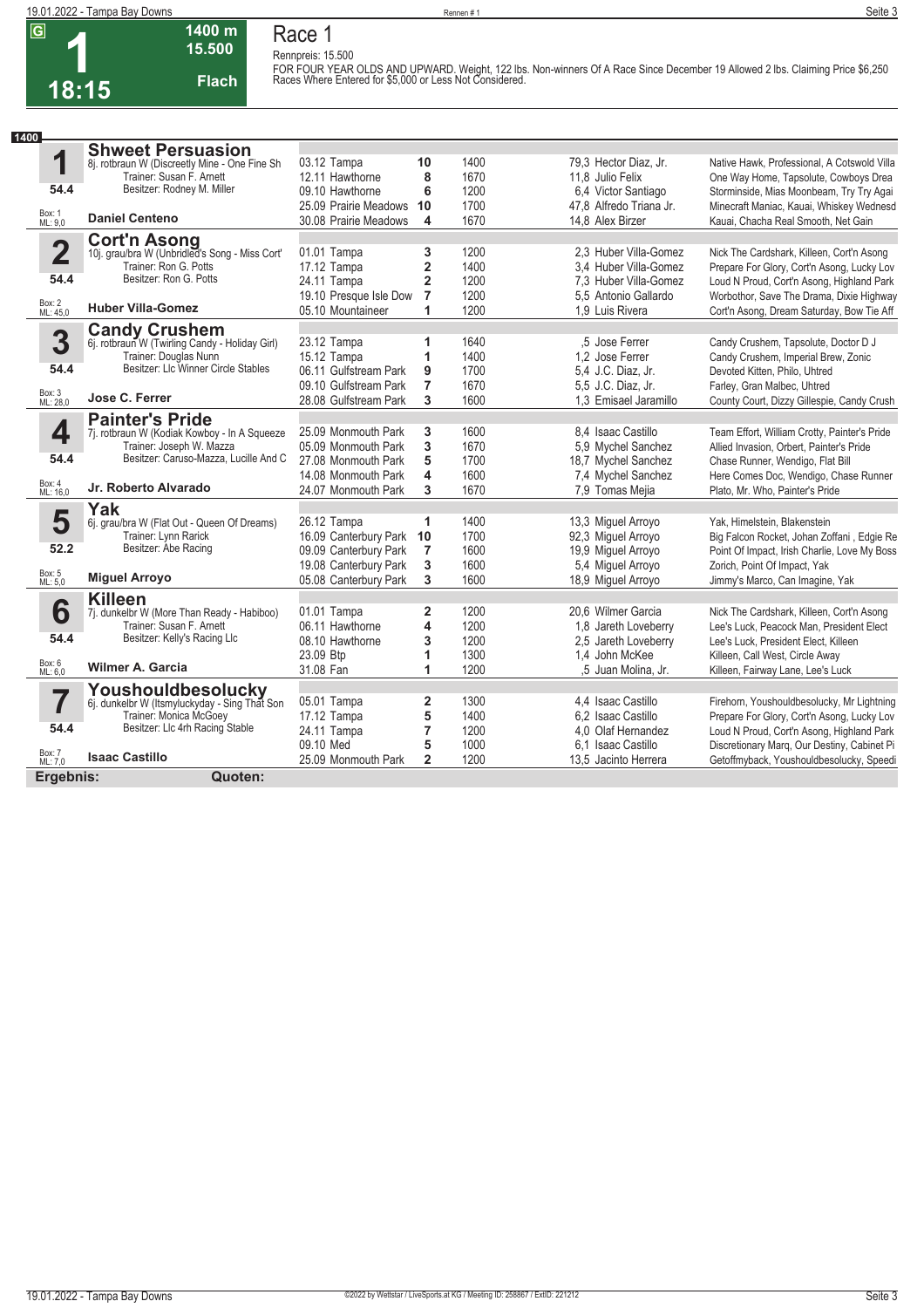**2 18:45** **Race 2 Rennpreis: 13.500**



**1200 m**

FOR FOUR YEAR OLDS AND UPWARD WHICH HAVE NEVER WON THREE RACES. Weight, 123 lbs. Non-winners Of A Race Since<br>November 19 Allowed 3 lbs. Claiming Price \$8,000 (Races Where Entered For \$6,250 Or Less Not Considered In Allowa

| 1200                    |                                                                            |                            |                              |              |                                          |                                                                                          |
|-------------------------|----------------------------------------------------------------------------|----------------------------|------------------------------|--------------|------------------------------------------|------------------------------------------------------------------------------------------|
|                         | <b>Swingin Friar</b><br>4j. rotbraun W (Point Of Entry - Fantastic Prom    |                            |                              |              |                                          |                                                                                          |
| 1                       |                                                                            | 26.12 Tampa                | 6                            | 1400         | 2.2 Huber Villa-Gomez                    | Yak, Himelstein, Blakenstein                                                             |
|                         | Trainer: Jordan Blair                                                      | 28.11 Cd                   | 5                            | 1300         | 49,6 Edgar Morales                       | Petit Verdot, Mr. Quality, American Union                                                |
| 54.4                    | Besitzer: Llc Coronado Stables                                             | 26.10 Indiana Downs        | 1                            | 1100         | 27,5 Edgar Morales                       | Swingin Friar, Beaumont Beaux, Sent For Hi                                               |
|                         |                                                                            | 17.09 Cd                   | 10                           | 1600         | 54,0 Edgar Morales                       | Spheroid, Buffalo Shuffle, Striking A Pose                                               |
| Box: 1<br>ML: 55,0      | <b>Huber Villa-Gomez</b>                                                   | 19.08 Indiana Downs        | $\overline{7}$               | 1700         | 7.8 Jesus Castanon                       | Shofar, Hoistthemainsail, Ronithelimodriver                                              |
|                         | <b>Valid Exchange</b>                                                      |                            |                              |              |                                          |                                                                                          |
| $\overline{\mathbf{2}}$ | 6j. rotbraun H (Exchange Rate - Valid Lilly)<br>Trainer: Monica McGoey     | 21.11 Gulfstream Park      | 5                            | 1100         | 38,4 Cristian Torres                     | Indy Lyon, Bee By The Sea, Officer Country                                               |
|                         |                                                                            | 17.10 Gulfstream Park      | $\overline{7}$               | 1200         | 5.9 Chantal Sutherland                   | Awesome Beach, Lauda Speed, Wicked Te                                                    |
| 54.4                    | Besitzer: Amparo E. Lizardi                                                | 02.10 Gulfstream Park      | 4                            | 1100         | 4.7 Chantal Sutherland                   | Sope, Current Hope, Spend Benjamins                                                      |
|                         |                                                                            | 05.09 Gulfstream Park      | 1                            | 1200         | 12.6 Jonathan Gonzales                   | Valid Exchange, Current Hope, Frankie Z                                                  |
| Box: 2<br>ML: 3,0       | Jr. Hector Rafael Diaz                                                     | 07.08 Gulfstream Park      | 3                            | 1100         | 12.0 Jonathan Gonzales                   | Foster Hope, Nketiah, Valid Exchange                                                     |
|                         | <b>Optimal Courage</b><br>4j. dunkelbr W (Optimizer - Elated)              |                            |                              |              |                                          |                                                                                          |
| 3                       |                                                                            | 26.12 Tampa                | 4                            | 1400         | 3.2 Isaac Castillo                       | Yak, Himelstein, Blakenstein                                                             |
| 54.4                    | Trainer: Jesus Cruz<br>Besitzer: Wasabi Ventures Stables Llc               | 03.12 Tampa                | $\overline{\mathbf{2}}$      | 1300         | 6.1 Isaac Castillo                       | Black V. K., Optimal Courage, King Andres                                                |
|                         |                                                                            | 17.10 Gulfstream Park      | 6                            | 1200         | 20,1 Leonel Reves                        | Awesome Beach, Lauda Speed, Wicked Te                                                    |
| Box: 3<br>ML: 4,0       | <b>Isaac Castillo</b>                                                      | 25.08 Cnl                  | 5                            | 1400         | 13,7 Charles Lopez                       | Eskenforit, Vasariano, Press Snooze                                                      |
|                         |                                                                            | 04.08 Cnl                  | 1                            | 1200         | 3,5 Charles Lopez                        | Optimal Courage, El Zopilote, Creative Mine                                              |
|                         | <b>Rhombus</b>                                                             |                            |                              |              |                                          |                                                                                          |
| 4                       | 7j. rotbraun W (Treasure Beach - Groove Mak                                | 01.12 Mountaineer          | 10                           | 1200         | 115.2 Joe Musarro                        | Kiss Of The Wolf, No Parking Here, Tommy                                                 |
| 54.4                    | Trainer: Patty A. Burns<br>Besitzer: Andrew Dixon                          | 17.11 Mountaineer          | 5                            | 1000         | 54.3 Victor Severino                     | Unyielding, Buddy's Run, Rejuvenate                                                      |
|                         |                                                                            | 08.11 Mountaineer          | 9                            | 1200         | 74,0 Maclovio Enriquez Jr.               | Fevola, Tramore Bay, Tommy Tuesday                                                       |
| Box: 4<br>ML: 31,0      | <b>Wesley Henry</b>                                                        | 24.10 Mountaineer          | 6                            | 1200         | 68.4 Joe Musarro                         | Samurai Saint, Starship Taxi, Cantankerous                                               |
|                         |                                                                            | 13.10 Mountaineer          | 6                            | 1200         | 38.3 Joe Musarro                         | Derbys Moneymaker, Tommy Tuesday, Dial                                                   |
|                         | <b>Running Violence</b>                                                    |                            |                              |              |                                          |                                                                                          |
| 5                       | 6j. dunkelbr W (Violence - Running Clan)<br>Trainer: John P. Mc Allen      | 01.01 Tampa                | $\overline{\mathbf{2}}$      | 1100         | 3,8 Jorge Panaijo                        | Imtakinittothebank, Running Violence, Posei                                              |
| 55.8                    | Besitzer: Kingdom Racing                                                   | 24.12 Tampa                | 1                            | 1400         | 7,2 Jorge Panaijo                        | Running Violence, Threeninetytwo, The Bea                                                |
|                         |                                                                            | 10.12 Tampa                | $\overline{\mathbf{2}}$      | 1200         | 4,6 Jorge Panaijo                        | Peluchin Chin, Running Violence, Fifty Cent                                              |
| Box: 5<br>ML: 45,0      | Jorge Panaijo                                                              | 24.11 Tampa<br>09.10 Med   | 4<br>$\overline{\mathbf{4}}$ | 1400<br>1000 | 8.2 Jorge Panaijo<br>95.0 Wilmer Garcia  | Blakenstein, Pharaoh Fancy Pant, Kathern's                                               |
|                         |                                                                            |                            |                              |              |                                          | Discretionary Marq, Our Destiny, Cabinet Pi                                              |
|                         | <b>Peluchin Chin</b>                                                       |                            |                              |              |                                          |                                                                                          |
| 6                       | 4j. kastanie W (He's Had Enough - Mom's Ima<br>Trainer: Carlos Munoz       | 01.01 Tampa                | 6                            | 1100         | 3.8 Alberto Burgos                       | Imtakinittothebank, Running Violence, Posei                                              |
| 55.8                    | Besitzer: Madel Consuelo Gonzalez                                          | 10.12 Tampa<br>27.02 Tampa | 1                            | 1200<br>1300 | 24,0 Alberto Burgos<br>10.6 Jhair Galvan | Peluchin Chin, Running Violence, Fifty Cent                                              |
|                         |                                                                            | 17.02 Gulfstream Park      | 6                            |              |                                          | First Homestead, Wicked Strong Alex, Cous                                                |
| Box: 6<br>ML: 9,0       | <b>Alberto Burgos</b>                                                      | 27.01 Gulfstream Park      | 5<br>$\overline{7}$          | 1200<br>1200 | 31,8 Jesus Rios                          | H P Big Hope, Peruvian Dancer, Communic                                                  |
|                         |                                                                            |                            |                              |              | 6.5 Leonel Reves                         | Gege Conquest, Heavenly Blessing, Barrel                                                 |
|                         | Papa Luke                                                                  |                            |                              | 1100         | 3.0 John Bisono                          |                                                                                          |
|                         | 6j. dunkelbr W (Strong Mandate - Papa's Kara<br>Trainer: Robert A. Raymond | 01.01 Tampa<br>18.12 Tampa | 5<br>$\overline{7}$          | 1200         | 20.2 John Bisono                         | Imtakinittothebank, Running Violence, Posei<br>Nick The Cardshark, Union Gap, Old Timer' |
| 54.4                    | Besitzer: Pedro Posadas                                                    | 20.10 Delaware Park        | 8                            | 1200         |                                          |                                                                                          |
|                         |                                                                            | 04.10 Delaware Park        | 8                            | 1100         | 7,5 Augusto Marin                        | Mega Millions, Muchacho Macho, The Exce<br>Where U B, Taino, Bourbon And Ice             |
| Box: 7<br>ML: 7,0       | <b>Skyler Spanabel</b>                                                     | 08.09 Delaware Park        | 1                            | 1000         | 19,8 Augusto Marin<br>4,6 Augusto Marin  |                                                                                          |
|                         |                                                                            |                            |                              |              |                                          | Papa Luke, Smitten Enough, Hail Southern                                                 |
| Ergebnis:               | Quoten:                                                                    |                            |                              |              |                                          |                                                                                          |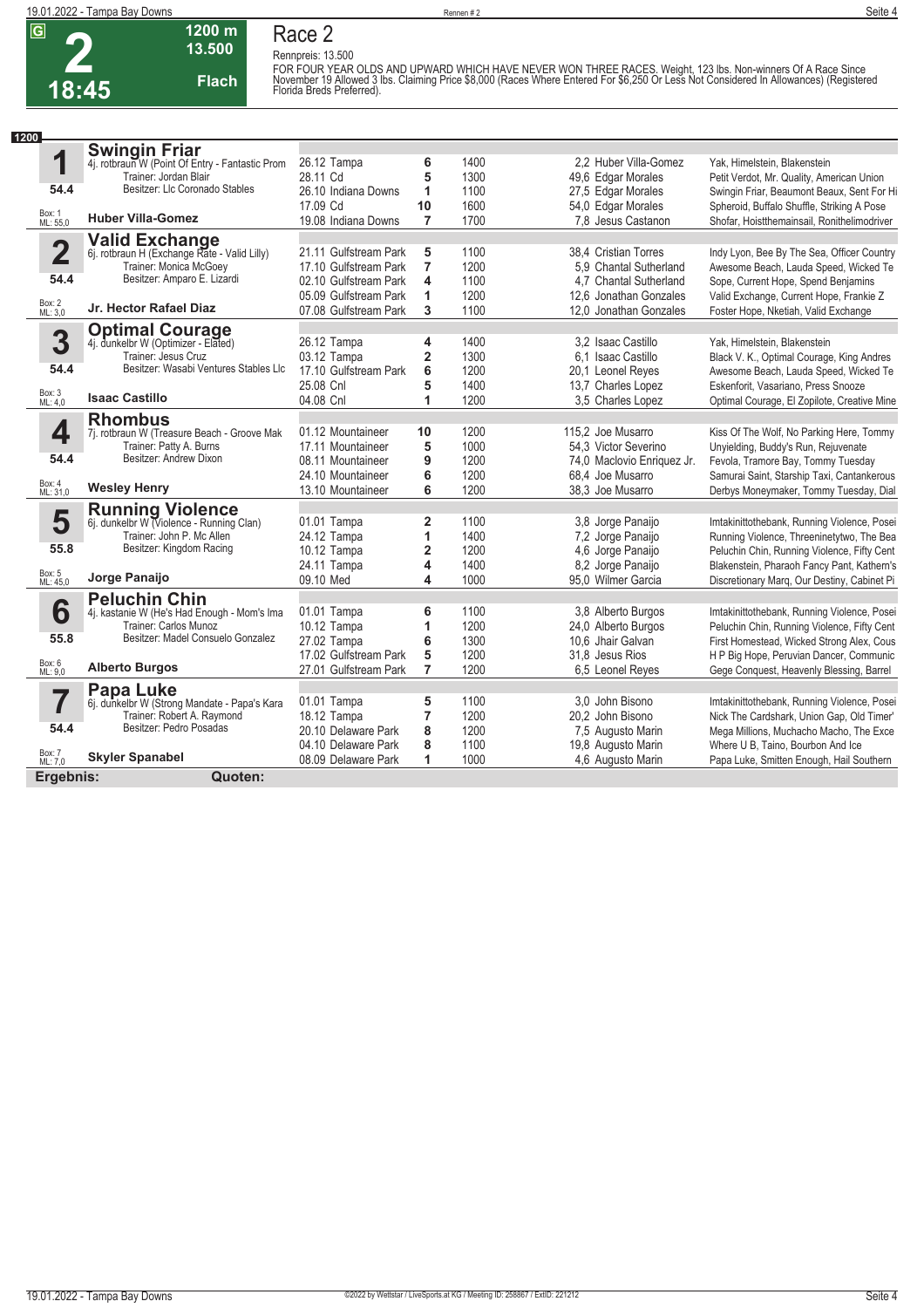

**1700 m 27.500** 

**Flach**

**Rennpreis: 27.500**

FOR FILLIES THREE YEARS OLD WHICH HAVE STARTED FOR A CLAIMING PRICE OF \$32,000 OR LESS OR OPTIONAL CLAIMING<br>PRICE OF \$32,000. Weight, 122 Ibs. Non-winners Of A Race At A Mile Or Over Since December 19 Allowed 2 Ibs. Such

| 1700                    |                                                                                           |                                                |                         |              |                                                 |                                                                                         |
|-------------------------|-------------------------------------------------------------------------------------------|------------------------------------------------|-------------------------|--------------|-------------------------------------------------|-----------------------------------------------------------------------------------------|
| 1                       | <b>Novelera</b><br>3j. rotbraun S (Animal Kingdom - Rebooted)<br>Trainer: Jose H. Delgado | 23.12 Tampa<br>04.12 Tampa                     | 5<br>1                  | 1600<br>1700 | 23,0 Jermaine Bridgmohan<br>5.8 Alonso Quinonez | Lap Of Luxury, Miss Z, Ready To Film<br>Novelera, Anahiya's Dream, Tiz Nena             |
| 53.5                    | Besitzer: Byron Chen                                                                      | 23.07 Gulfstream Park                          | 5                       | 1200         | 56,0 Juan Lopez                                 | Basking, Mirth 'n Merriment, Gamble's Orb                                               |
| Box: 1<br>ML: 9,0       | <b>Tony Maragh</b>                                                                        |                                                |                         |              |                                                 |                                                                                         |
|                         | <b>Flourishing</b>                                                                        |                                                |                         |              |                                                 |                                                                                         |
| $\overline{\mathbf{2}}$ | 3j. kastanie S (California Chrome - Miss May)<br>Trainer: Mark E. Casse                   | 04.11 Gulfstream Park<br>16.09 Gulfstream Park | 6<br>1                  | 1670<br>1500 | 6.0 Edwin Gonzalez<br>4.6 Edwin Gonzalez        | She Nasty, Sum Return, Sneaky Cheeky                                                    |
| 53.5                    | Besitzer: Quintessential Racing Florida                                                   | 13.08 Gulfstream Park                          | 4                       | 1300         | 4.6 Emisael Jaramillo                           | Flourishing, Yes I'm Spiteful, Barbara<br>Rosy Apple, Freccia d'Argento, Solar Girl     |
| Box: 2<br>ML: 7,0       | Antonio A. Gallardo                                                                       |                                                |                         |              |                                                 |                                                                                         |
|                         |                                                                                           |                                                |                         |              |                                                 |                                                                                         |
| 3                       | Lap Of Luxury<br>3j. dunkelbr S (Imagining - Littlemissperfect)                           | 23.12 Tampa                                    | 1                       | 1600         | 23.1 Isaac Castillo                             | Lap Of Luxury, Miss Z, Ready To Film                                                    |
|                         | Trainer: Jesus Cruz                                                                       | 04.12 Tampa                                    | 1                       | 1300         | 4.0 Isaac Castillo                              | Lap Of Luxury, Dolcisima, Titanic Rose                                                  |
| 55.3                    | Besitzer: Wasabi Ventures Stables Llc                                                     |                                                |                         |              |                                                 |                                                                                         |
| Box: 3<br>ML: 45,0      | <b>Isaac Castillo</b>                                                                     |                                                |                         |              |                                                 |                                                                                         |
|                         | <b>Ready To Film</b>                                                                      |                                                |                         |              |                                                 |                                                                                         |
| 4                       | 3j. kastanie S (Noble Bird - Miss Maker)                                                  | 23.12 Tampa                                    | 3                       | 1600         | 5.0 Samy Camacho                                | Lap Of Luxury, Miss Z, Ready To Film                                                    |
|                         | Trainer: Gerald S. Bennett                                                                | 08.12 Tampa                                    | 6                       | 1600         | 27,0 Samy Camacho                               | Battle Charge, Hail To, Mining Chrome                                                   |
| 53.5                    | Besitzer: Inc. Winning Stables                                                            | 11.10 Delaware Park                            | 1                       | 1700         | 2.4 Raul Mena                                   | Ready To Film, Miss Lady L, Chalk Hill                                                  |
| Box: 4<br>ML: 7,0       | Samy Camacho                                                                              | 27.09 Delaware Park<br>26.08 Delaware Park     | 4<br>4                  | 1700<br>1000 | 15,7 Charlie Marguez<br>2.8 Daniel Centeno      | Pergola, Brummagem, Fade<br>Arrogant Girl, Queen Of Kantharos, Clairens                 |
|                         |                                                                                           |                                                |                         |              |                                                 |                                                                                         |
|                         | I'm Buzzy                                                                                 | 18.12 Tampa                                    | 1                       | 1700         | 3.2 Isaac Castillo                              | I'm Buzzy, Gold Watch, Sign And Seal                                                    |
| 5                       | 3j. dunkelbr S (Long Island Sound - Merry Mer<br>Trainer: Michael Dini                    | 27.11 Tampa                                    | $\overline{\mathbf{2}}$ | 1600         | 7.6 Isaac Castillo                              | Strong Embrace, Miss Z, I'm Buzzy                                                       |
| 54.4                    | Besitzer: Llc Ballybrit Stable                                                            | 13.09 Delaware Park                            | 6                       | 1670         | 7.6 Isaac Castillo                              | Style, Moon Boss, Beautiful Gorgeous                                                    |
|                         |                                                                                           | 21.08 Monmouth Park                            | 5                       | 1100         | 5.7 Isaac Castillo                              | Koala Princess, Determined Hope, Captains                                               |
| Box: 5<br>ML: 4,0       | <b>Fernando De La Cruz</b>                                                                |                                                |                         |              |                                                 |                                                                                         |
|                         | <b>Miss Z</b>                                                                             |                                                |                         |              |                                                 |                                                                                         |
| 6                       | 3j. dunkelbr S (Mr. Z - Misty Michelle)                                                   | 23.12 Tampa                                    | $\overline{\mathbf{2}}$ | 1600         | 5.9 Rocco Bowen                                 | Lap Of Luxury, Miss Z, Ready To Film                                                    |
|                         | Trainer: Eoin G. Harty                                                                    | 27.11 Tampa                                    | 1                       | 1600         | 2.8 Rocco Bowen                                 | Strong Embrace, Miss Z, I'm Buzzy                                                       |
| 54.4                    | Besitzer: Calumet Farm                                                                    | 25.09 Arlington                                | 8                       | 1600         | 6.3 Rocco Bowen                                 | Lizy D, Freedom Rose, Oeuvre                                                            |
|                         |                                                                                           | 19.08 Arlington                                | 3                       | 1700         | 8.1 Rocco Bowen                                 | Dressed, Chacalosa, Miss Z                                                              |
| Box: 6<br>ML: 5,0       | <b>Rocco Bowen</b>                                                                        | 11.07 Arlington                                | $\overline{\mathbf{2}}$ | 1000         | 1.6 Rocco Bowen                                 | Upside Down, Miss Z, Niff                                                               |
|                         | <b>Summer Helper</b>                                                                      |                                                |                         |              |                                                 |                                                                                         |
|                         | 3j. rotbraun S (Summer Front - Harlan Helper)                                             | 29.12 Tampa                                    | 1                       | 1700         | 8.4 Isaac Castillo                              | Summer Helper, Magic Mikaela, Starship Pr                                               |
|                         | Trainer: Jean L. Adorno<br>Besitzer: Azuguita Racing                                      | 04.12 Tampa                                    | $\overline{7}$          | 1700         | 5.2 Jose Ferrer                                 | Novelera, Anahiya's Dream, Tiz Nena                                                     |
| 53.5                    |                                                                                           | 26.09 Monmouth Park                            | 3                       | 1200         | 5.2 Jose Ferrer                                 | Valuable Breigh, Poor No More, Summer H                                                 |
| Box: 7<br>ML: 7,0       | Jose C. Ferrer                                                                            |                                                |                         |              |                                                 |                                                                                         |
|                         | <b>Mollies Hope</b><br>3j. rotbraun S (Aikenite - Lillies Trip East)                      |                                                |                         |              |                                                 |                                                                                         |
| 8                       | Trainer: Noel Wilson                                                                      | 23.12 Tampa                                    | 7                       | 1600         | 26,8 John Jude                                  | Lap Of Luxury, Miss Z, Ready To Film                                                    |
| 53.5                    | Besitzer: Noel Wilson                                                                     | 30.09 Gulfstream Park                          | 6                       | 1200         | 23.1 Carlos Lugo                                | She Nasty, Del Rey Dolly, Candymeister                                                  |
|                         |                                                                                           | 27.08 Gulfstream Park<br>25.07 Gulfstream Park | 1<br>3                  | 1600<br>1500 | 6.8 Carlos Lugo<br>58,9 Carlos Lugo             | Mollies Hope, Capetown Candy, Straight To<br>Challenge Princess, Blame The Vets, Mollie |
| Box: 8<br>ML: 16,0      | <b>Jesus Lopez Castanon</b>                                                               | 09.07 Gulfstream Park                          | 8                       | 1100         | 94,7 Carlos Lugo                                | Volata, Battle Charge, Creative Girl                                                    |
|                         |                                                                                           |                                                |                         |              |                                                 |                                                                                         |
| Ergebnis:               | Quoten:                                                                                   |                                                |                         |              |                                                 |                                                                                         |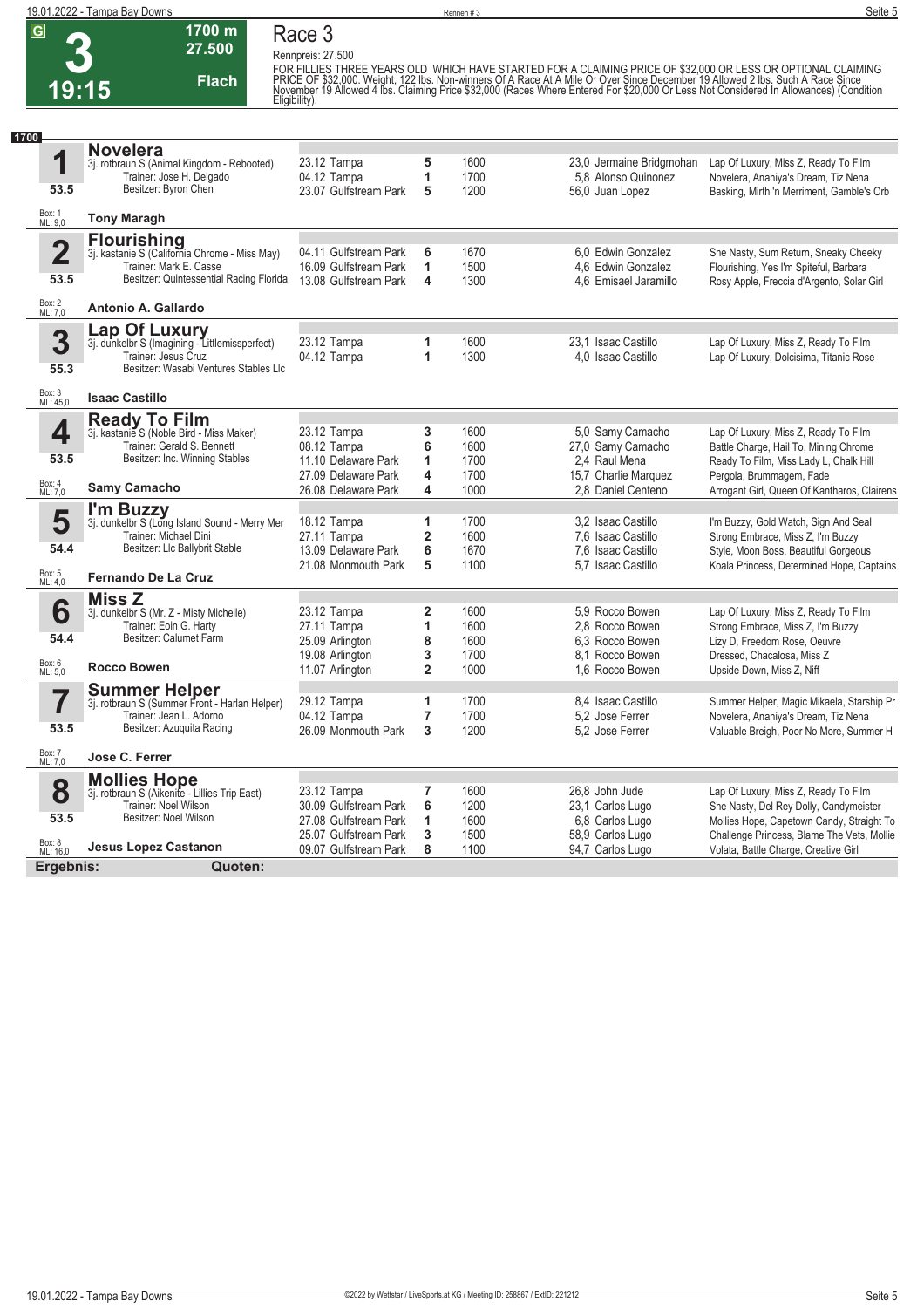

### **Race 4 Rennpreis: 13.500** FOR FILLIES AND<br>Of A Race Since De<br>Allowances).

**1400 m 13.500** 

**Flach**

| FOR FILLIES AND MARES FOUR YEARS OLD  AND UPWARD WHICH HAVE NEVER WON TWO RACES. Weight. 122 lbs. Non-winners<br>Of A Race Since December 19 Allowed 3 lbs. Claiming Price \$8,000 (Races Where Entered For \$6,250 Or Less Not Considered In<br>Allowances). |
|---------------------------------------------------------------------------------------------------------------------------------------------------------------------------------------------------------------------------------------------------------------|
|                                                                                                                                                                                                                                                               |

| 1400               |                                                                         |                       |                         |      |                         |                                              |
|--------------------|-------------------------------------------------------------------------|-----------------------|-------------------------|------|-------------------------|----------------------------------------------|
|                    | <b>Charging Renee</b><br>6j. rotbraun S (Will Take Charge - Renee's Tit |                       |                         |      |                         |                                              |
| 1                  |                                                                         | 05.01 Tampa           | 3                       | 1400 | 7,8 Fernando De La Cruz | Auburn, Crystal Orb, Charging Renee          |
|                    | Trainer: Ii Robert R. O'Connor                                          | 10.12 Tampa           | 7                       | 1400 | 9.1 Jose Ferrer         | Maricopa, First Gold, Gone Dreaming          |
| 54.0               | Besitzer: Bruce McCrea                                                  | 28.08 Monmouth Park   | $\overline{7}$          | 1670 | 23.1 Wilmer Garcia      | D Flat White, La Castiglione, Tiz Herself    |
|                    |                                                                         | 06.08 Monmouth Park   | 6                       | 1200 | 8.5 Jose Ferrer         | Mi Cleopatra And I, Trapped N My Mind, Pol   |
| Box: 1<br>ML: 5,0  | <b>Fernando De La Cruz</b>                                              | 04.07 Monmouth Park   | 6                       | 1200 | 8.9 Jose Ferrer         | Our American Star, Rack Gin, Exxtop          |
|                    | <b>Crystal Orb</b>                                                      |                       |                         |      |                         |                                              |
| $\overline{2}$     | 4j. rotbraun S (Orb - Forbidden Brew)                                   | 05.01 Tampa           | 2                       | 1400 | 2,3 Samy Camacho        | Auburn, Crystal Orb, Charging Renee          |
|                    | Trainer: John P. Mc Allen                                               | 22.12 Tampa           | $\overline{\mathbf{2}}$ | 1700 | 4,7 Samy Camacho        | Congratsrosy, Crystal Orb, Just Like Indy    |
| 54.0               | Besitzer: Kingdom Racing                                                | 08.12 Tampa           | 4                       | 1640 | 4.1 Wilmer Garcia       | Hello Rosie Say, Smooth As Glass, My Blon    |
|                    |                                                                         | 23.10 Med             | 10                      | 1600 | 42,7 Jorge Panaijo      | Ghostly Beauty, Driven By Speed, Talks In    |
| Box: 2<br>ML: 35,0 | Samy Camacho                                                            | 09.10 Med             | 8                       | 1600 | 46.0 Wilmer Garcia      | She Fled The Scene, Empires First Lady, S    |
|                    | <b>R</b> Tenderoni                                                      |                       |                         |      |                         |                                              |
| 3                  | 4j. kastanie S (Wicked Strong - Lovin Ladie)                            | 10.12 Tampa           | 1                       | 1400 | .9 Antonio Gallardo     | R Tenderoni, Shes Astylish Katz, Marimba     |
|                    | Trainer: Gerald S. Bennett                                              | 31.03 Tampa           | 4                       | 1600 | 1.7 Samy Camacho        | Mago On My Mind, Clap For Me, Vow Saver      |
| 54.0               | Besitzer: LIc Averill Racing LIc And Ccf                                | 14.01 Gulfstream Park | 4                       | 1200 | 5.3 Irad Ortiz, Jr.     | Elliereeseaston, I'm A Coco Pebbles, Flying  |
|                    |                                                                         | 16.12 Tampa           | 3                       | 1400 | 2,4 Samy Camacho        | Alex's First, Kinky Frolic, R Tenderoni      |
| Box: 3<br>ML: 26,0 | Antonio A. Gallardo                                                     |                       |                         |      |                         |                                              |
|                    | <b>Melancholy Blues</b>                                                 |                       |                         |      |                         |                                              |
| 4                  | 4j. rotbraun S (Temple City - Taxi Dancer)                              | 26.12 Tampa           | 7                       | 1100 | 10,6 Wilmer Garcia      | Bellarific, Emperor's Song, Palmgirl         |
|                    | Trainer: Tony Wilson                                                    | 20.08 Monmouth Park   | 9                       | 1700 | 21.0 Albin Jimenez      | Absolute Anna, One Night Stand, Tiz Hersel   |
| 54.0               | Besitzer: Tony Wilson                                                   | 30.07 Monmouth Park   | 6                       | 1000 | 21.7 Albin Jimenez      | Tapit's Girl, Twisted Deeds, Towering Gaze   |
|                    |                                                                         | 04.07 Monmouth Park   | 5                       | 1100 | 18.4 Albin Jimenez      | Nora Radd, La Luisa, Seahawk Lisa            |
| Box: 4<br>ML: 9,0  | Wilmer A. Garcia                                                        | 20.03 Tampa           | 8                       | 1300 | 17.5 Raul Mena          | Atlantic Princess, Flash Town, Grimhilde     |
|                    | <b>Lady Midas</b>                                                       |                       |                         |      |                         |                                              |
| 5                  | 5j. rotbraun S (Midas Touch - Juscauz)                                  | 22.12 Tampa           | 6                       | 1700 | 69,1 Geovany Garcia     | Congratsrosy, Crystal Orb, Just Like Indy    |
|                    | Trainer: Denise Cotrone                                                 | 22.11 Finger Lakes    | 8                       | 1670 | 107,2 Jose Baez         | laintfraidanoghost, Game Theory, Melissa's   |
| 54.0               | Besitzer: Denise Cotrone                                                | 08.11 Finger Lakes    | 6                       | 1670 | 26.5 Jose Baez          | Sweet Larissa. Hot Dame, Iova                |
|                    |                                                                         | 12.10 Finger Lakes    | 3                       | 1670 | 11.6 Carlos Camilo      | Not A Trace, Star Manager, Lady Midas        |
| Box: 5<br>ML: 21,0 | <b>Alexis Valdes</b>                                                    | 28.09 Finger Lakes    | 6                       | 1670 | 67,7 Carlos Camilo      | U Guys Are No Fun, Melissa's Smile, Single   |
|                    | <b>Renninas Rose</b>                                                    |                       |                         |      |                         |                                              |
| 6                  | 6j. rotbraun S (Marsh Side - Rennina)                                   | 29.12 Tampa           | 10                      | 1600 | 81,4 Jacinto Herrera    | Take To The Skies, Unexplainable, Mystic D   |
|                    | Trainer: Jacqueline Falk                                                | 25.10 Finger Lakes    | 6                       | 1670 | 36.0 Andre Worrie       | Pioneer Of The Sky, Melissa's Smile, Game    |
| 54.0               | Besitzer: Francis Raia                                                  | 06.10 Finger Lakes    | 1                       | 1100 | 11,7 Tammi Piermarini   | Renninas Rose, Smokin Ziva, Momsfirstday     |
|                    |                                                                         | 21.09 Finger Lakes    | 3                       | 1640 | 9,7 Andre Worrie        | Sailor's Treasure, Sugar On Top, Renninas    |
| Box: 6<br>ML: 21,0 | John Jude                                                               | 25.08 Finger Lakes    | 3                       | 1200 | 18.9 Tammi Piermarini   | Hey Red, Eilish, Renninas Rose               |
|                    | <b>Csilla</b>                                                           |                       |                         |      |                         |                                              |
| 7                  | 5j. dunkelbr S (Csaba - Chumash)                                        | 05.01 Tampa           | 5                       | 1400 | 8.2 David Delgado       | Auburn, Crystal Orb, Charging Renee          |
|                    | Trainer: Lynn Rarick                                                    | 14.09 Canterbury Park | $\overline{7}$          | 1600 | 13,5 Miguel Arroyo      | Princess Renee, Nora's Legacy, Includeanat   |
| 54.0               | Besitzer: Abe Racing, Grinsteinner, Da                                  | 06.09 Canterbury Park | 6                       | 1670 | 62,6 Miguel Arroyo      | Little Miss Belle, Bruce's Girl, Jewel Azul  |
|                    | <b>David Delgado</b>                                                    | 19.08 Canterbury Park | 3                       | 1300 | 6.2 Miquel Arroyo       | Ultra Cordial, Going Running Too, Csilla     |
| Box: 7<br>ML: 7,0  |                                                                         | 29.07 Canterbury Park | 6                       | 1200 | 30,8 Miguel Arroyo      | Wildly Dramatic, Includeanattitude, Shediale |
|                    | <b>Frost Warrior</b>                                                    |                       |                         |      |                         |                                              |
| 8                  | 4j. dunkelbr S (Poseidon's Warrior - Frost Prin                         | 24.11 Tampa           | 10                      | 1600 | 53,3 Jorge Panaijo      | Lexophilia, Musetta, Sara Mia                |
|                    | Trainer: Jesus Cruz<br>Besitzer: Wasabi Ventures Stables Llc            | 27.10 Penn National   | 4                       | 1700 | 4,7 Julio Hernandez     | Expurgated, Cross The Mersey, Seeking Th     |
| 50.8               |                                                                         | 12.10 Penn National   | 5                       | 1670 | 6.0 Julio Hernandez     | Early Frost, Show Maid, A. C. Riggs          |
|                    |                                                                         | 14.09 Penn National   | 1                       | 1670 | 13.5 Julio Hernandez    | Frost Warrior, Nabruzzi, Vesper              |
| Box: 8<br>ML: 11,0 | <b>William Humphrey</b>                                                 | 20.08 Penn National   | $\overline{2}$          | 1700 | 6.2 Julio Hernandez     | Liam's Lady, Frost Warrior, Spring To Sum    |
|                    | Ergebnis:<br>Quoten:                                                    |                       |                         |      |                         |                                              |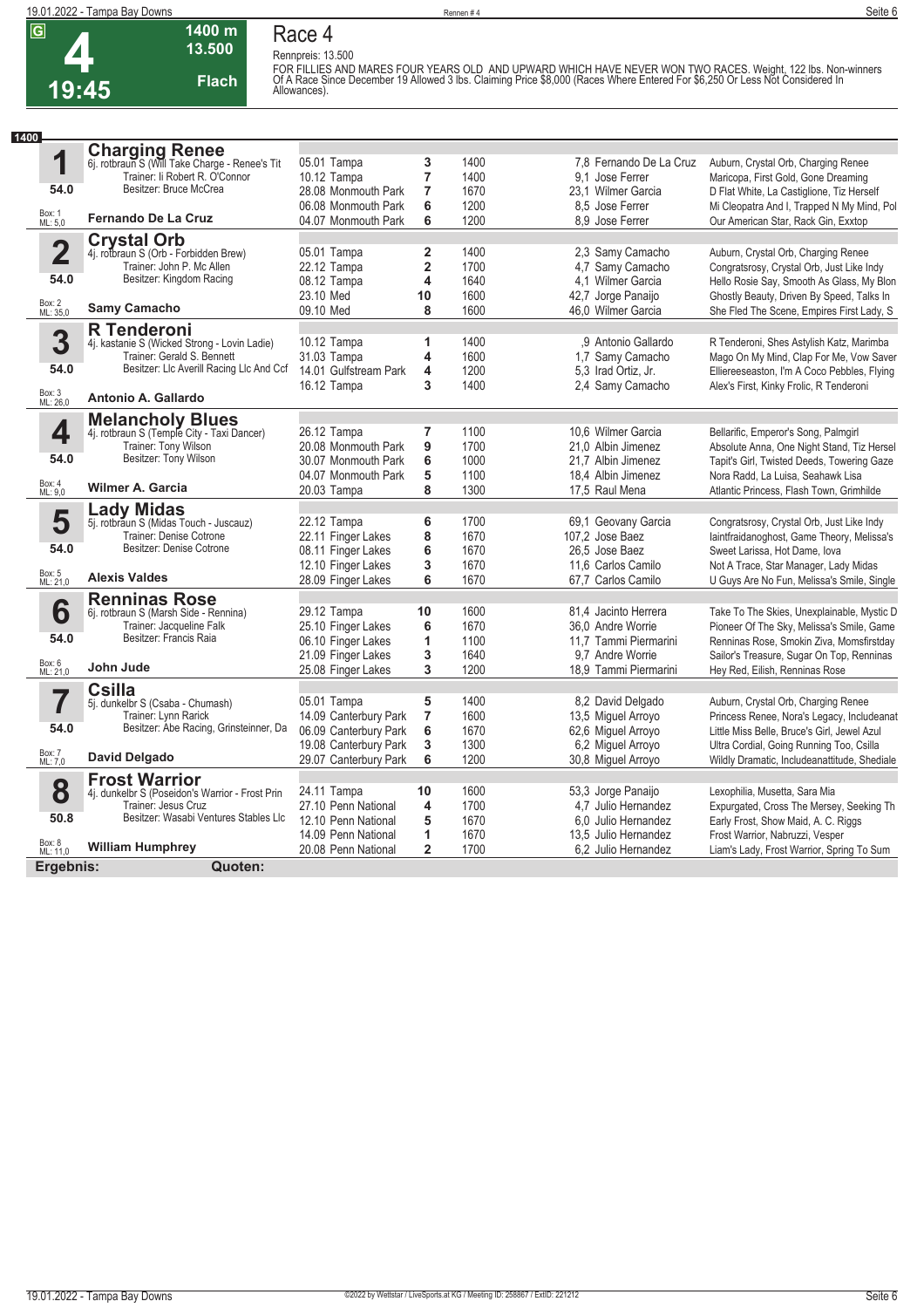

**1600 m 14.500** 

**Flach**

**Rennpreis: 14.500**

FOR MAIDENS, FILLIES AND MARES FOUR YEARS OLD AND UPWARD. Weight, 123 lbs. Claiming Price \$16,000 (Preference Will Be<br>Given To Horses Which Have Not Started For Less Than \$16,000. The Same Preference Will Be Given To Hors

| 1600 |                                 |                                                                                                                                                       |                                                                                                                 |                                         |                                      |                                                                                                                         |                                                                                                                                                                                                                          |
|------|---------------------------------|-------------------------------------------------------------------------------------------------------------------------------------------------------|-----------------------------------------------------------------------------------------------------------------|-----------------------------------------|--------------------------------------|-------------------------------------------------------------------------------------------------------------------------|--------------------------------------------------------------------------------------------------------------------------------------------------------------------------------------------------------------------------|
|      | 1                               | <b>Lady Manhattan</b><br>4j. kastanie S (Tonalist - Notte d'Oro)<br>Trainer: Alison Escobar<br>Besitzer: Jesus R. Suarez                              | 03.09 Monmouth Park<br>05.08 Saratoga                                                                           | 8<br>9                                  | 1700<br>1700                         | 66.8 Jacinto Herrera<br>15.8 Ricardo Santana, Jr.                                                                       | Along The Way, Varsity Kickline, Vicious V<br>Lookin To Fly, Mondeuse, Bella Principessa                                                                                                                                 |
|      | 55.8                            | <b>Wilmer A. Garcia</b>                                                                                                                               | 12.06 Belmont Park<br>15.05 Belmont Park                                                                        | 7<br>8                                  | 1700<br>1700                         | 4.6 Javier Castellano<br>22,8 Hector Diaz, Jr.                                                                          | Freedom Machine, Mondeuse, Sweet Frann<br>Masterof The Tunes, She's The One, Epona                                                                                                                                       |
|      | Box: 1<br>ML: 9,0               |                                                                                                                                                       |                                                                                                                 |                                         |                                      |                                                                                                                         |                                                                                                                                                                                                                          |
|      | $\overline{\mathbf{2}}$<br>55.8 | <b>Awildas Treasure</b><br>4j. dunkelbr S (Treasure Beach - Mafietta)<br>Trainer: Antonio Cordero<br>Besitzer: Antonio Cordero                        | 18.12 Tampa<br>27.11 Tampa<br>14.09 Btp<br>05.09 Mountaineer                                                    | 3<br>6<br>8<br>4                        | 1000<br>1200<br>1600<br>1000         | 48,5 John Bisono<br>30,9 Jose Alonso<br>11,2 Eddie Dominguez<br>4.5 Charle Oliveros                                     | Quick Conversation, Morning Cocktail, Awild<br>Thats Just Hearsay, Cajun Spice, Marimba<br>Lucky Shore, Tiz Penney, Frontier Dynasty<br>Illusions Of Love, Needacarcalllouie, Anothe                                     |
|      | Box: 2<br>ML: 16,0              | John Bisono                                                                                                                                           | 10.08 Mountaineer                                                                                               | 3                                       | 1000                                 | ,5 Guillermo Rodriguez                                                                                                  | No Kitten, Imilingo, Awildas Treasure                                                                                                                                                                                    |
|      | 3<br>55.8                       | <b>Purtiz</b><br>4j. dunkelbr S (Tiznow - Pure Ride)<br>Trainer: Timothy E. Hamm<br>Besitzer: Blazing Meadows Farm Llc                                | 29.07 Thistledown<br>15.01 Tampa<br>24.12 Tampa                                                                 | 6<br>7<br>$\overline{\mathbf{2}}$       | 1600<br>1640<br>1640                 | 3.6 Malcolm Franklin<br>2.5 Wilmer Garcia<br>21,1 Wilmer Garcia                                                         | Jail House Code, Clearly Visible, Lyricist<br>Scenic Overlook, Forbidden Dream, Zarella<br>Diamond Ore, Purtiz, Forbidden Dream                                                                                          |
|      | Box: 3<br>ML: 7,0               | <b>Rocco Bowen</b>                                                                                                                                    |                                                                                                                 |                                         |                                      |                                                                                                                         |                                                                                                                                                                                                                          |
|      |                                 |                                                                                                                                                       |                                                                                                                 |                                         |                                      |                                                                                                                         |                                                                                                                                                                                                                          |
|      | 4<br>55.8                       | <b>Sweet Tina</b><br>4j. rotbraun S (Artie Schiller - Rinella Bay)<br>Trainer: Gerald S. Bennett<br>Besitzer: Inc. Winning Stables                    | 24.12 Tampa<br>11.12 Tampa<br>13.09 Delaware Park<br>25.08 Delaware Park                                        | 3<br>2<br>4<br>3                        | 1400<br>1600<br>1200<br>1670         | 1,0 Samy Camacho<br>5,4 Samy Camacho<br>2,4 John Bisono<br>5.7 John Bisono                                              | Bazzarina, Tiz Lottie, Sweet Tina<br>Take To The Skies, Sweet Tina, Bionda Sup<br>Moniques Daredevil, Cocktails At Eight, Trul<br>Flat Out Phoebe, Estilo Elegante, Sweet Tin                                            |
|      | Box: 4<br>ML: 35,0              | Samy Camacho                                                                                                                                          |                                                                                                                 |                                         |                                      |                                                                                                                         |                                                                                                                                                                                                                          |
|      | 5<br>55.8<br>Box: 5<br>ML: 13,0 | <b>Kizzy</b><br>5j. kastanie S (Get Stormy - Itsibitsibikini)<br>Trainer: Monica McGoey<br>Besitzer: Amparo E. Lizardi<br>Jose A. Batista             | 02.01 Tampa<br>30.10 Gulfstream Park<br>12.09 Gulfstream Park<br>27.08 Gulfstream Park<br>30.07 Gulfstream Park | 2<br>$\overline{7}$<br>3<br>6<br>4      | 1200<br>1200<br>1000<br>1000<br>1200 | 4.9 Jose Batista<br>5,2 J.C. Diaz, Jr.<br>2,9 J.C. Diaz, Jr.<br>4,4 Samy Camacho<br>6.5 Luca Panici                     | Asters d'Oro, Kizzy, Bet On Drama<br>Future Flay, Sade Purse, Yeguita Queen<br>Julie Bird, Defendant, Kizzy<br>Commander Grace, Cidstayinurlaine, Defen<br>Awesome View, Science, Bella Sofi                             |
|      |                                 | <b>Kittens Miss Mojo</b>                                                                                                                              |                                                                                                                 |                                         |                                      |                                                                                                                         |                                                                                                                                                                                                                          |
|      | 6<br>55.8                       | 4j. dunkelbr S (Kitten's Joy - Miss Mojo)<br>Trainer: Arnoud W. Dobber<br>Besitzer: Arnoud W. Dobber                                                  | 15.05 Gulfstream Park<br>24.04 Tampa<br>15.01 Tampa                                                             | 12<br>$\overline{\mathbf{r}}$<br>8      | 1000<br>1200<br>1640                 | 27,4 Wilmer Garcia<br>2,1 Gary Wales<br>28,4 Gary Wales                                                                 | Bahamian Rhapsody, Pink Posse, Cidstayin<br>Aksarben Summer, Senorita Aurora, Milenit<br>Scenic Overlook, Forbidden Dream, Zarella                                                                                       |
|      | Box: 6<br>ML: 31,0              | <b>Gary Wales</b>                                                                                                                                     |                                                                                                                 |                                         |                                      |                                                                                                                         |                                                                                                                                                                                                                          |
|      | 7<br>55.8<br>Box: 7<br>ML: 5,0  | <b>Cha Cha Mission</b><br>4j. rotbraun S (Noble Mission - Cha Cha Ridge<br>Trainer: Caio Caramori<br>Besitzer: George A. Sharp<br>Antonio A. Gallardo | 12.12 Gulfstream Park<br>11.11 Cd<br>14.10 Keeneland<br>19.08 Indiana Downs<br>17.06 Indiana Downs              | 5<br>3<br>5<br>6<br>5                   | 1670<br>1700<br>1200<br>1600<br>1700 | 5,0 Corey Lanerie<br>1,6 Francisco Arrieta<br>3,0 Corey Lanerie<br>12,8 Orlando Mojica<br>9,1 Orlando Mojica            | Askew, Dreaming Of Audrey, Jazzy T<br>Hostile Princess, La Chapeau, Cha Cha Mis<br>Floris, My Coralena, Bit O Bodie<br>Tetella, Lady De Peron, Moonchild<br>Auntie Mabel, Shush, Sacred Peace                            |
|      |                                 |                                                                                                                                                       |                                                                                                                 |                                         |                                      |                                                                                                                         |                                                                                                                                                                                                                          |
|      | 8<br>55.8<br>Box: 8<br>ML: 7,0  | <b>Saratoga Lullaby</b><br>5j. kastanie S (Munnings - Musical Brew)<br>Trainer: Kenneth B. Wirth<br>Besitzer: Jr. Roger Cimbora<br>John Jude          | 03.12 Tampa<br>24.06 Belmont Park<br>07.05 Belmont Park<br>03.12 Aqueduct<br>17.10 Belmont Park                 | $\overline{7}$<br>10<br>5<br>10<br>6    | 1700<br>1400<br>1200<br>1200<br>1700 | 52.9 John Jude<br>60,0 Hector Diaz, Jr.<br>92,2 Hector Diaz, Jr.<br>119,0 Benjamin Hernandez<br>48,7 Benjamin Hernandez | Kitten Tales, Weezy Does It, Like Nowhere<br>Theodora Grace, Constitutionalrage, Write T<br>Sport Model, Quantitativbreezin, Mondeuse<br>Lucky Latkes, Lookin To Fly, Courted<br>Unicorn Sally, Mizzen The Mark, Belleza |
|      |                                 |                                                                                                                                                       |                                                                                                                 |                                         |                                      |                                                                                                                         |                                                                                                                                                                                                                          |
|      | 9<br>55.8                       | <b>Idaka</b><br>5j. rotbraun S (Big Brown - R Valbella)<br>Trainer: Edward R. Barker<br>Besitzer: Rudina Stable                                       | 30.09 Belmont Park<br>06.09 Saratoga<br>07.05 Belmont Park<br>16.04 Aqueduct                                    | 6<br>6<br>2<br>$\overline{7}$           | 1200<br>1100<br>1200<br>1600         | 39,5 Jomar Torres<br>38.2 Heman Harkie<br>43,5 Michael Luzzi<br>60.0 Heman Harkie                                       | Stella Mars, Path Less Taken, Candy Monet<br>Happy Hill Lil, Stella Mars, New York Supre<br>Proper Grammar, Idaka, Orma<br>Seahorse d'Oro, Lemon Taffy, Calidad                                                          |
|      | Box: 9<br>ML: 45,0              | <b>Jesus Lopez Castanon</b>                                                                                                                           | 12.03 Aqueduct                                                                                                  | 7                                       | 1600                                 | 17,7 Heman Harkie                                                                                                       | She's An Alpha, Emma And I, Full Of Fire                                                                                                                                                                                 |
|      | 10<br>55.8                      | <b>Chiachiarone</b><br>4j. grau/bra S (Laoban - Geraldine'sthunder)<br>Trainer: Jr. Peter Wasiluk<br>Besitzer: Another Step Stable                    | 09.01 Tampa<br>05.12 Aqueduct                                                                                   | 5<br>10                                 | 1200<br>1200                         | 12,5 Skyler Spanabel<br>13,8 Jorge Vargas, Jr.                                                                          | Spanish Delight, Expect To Be Ready, Sena<br>Orma, Frosted Bourbon, White Hot                                                                                                                                            |
|      | Box: 10<br>ML: 21,0             | <b>Skyler Spanabel</b>                                                                                                                                |                                                                                                                 |                                         |                                      |                                                                                                                         |                                                                                                                                                                                                                          |
|      | И<br>55.8                       | <b>Tami's Orchid</b><br>4j. kastanie S (Super Saver - Silken Lily)<br>Trainer: John Rigattieri<br>Besitzer: Three Crowns Farm                         | 31.12 Tampa<br>05.12 Aqueduct<br>16.10 Belmont Park<br>22.05 Gulfstream Park                                    | $\overline{\mathbf{2}}$<br>8<br>5<br>11 | 1700<br>1200<br>1400<br>1700         | 3,3 Pablo Morales<br>9,2 Manuel Franco<br>25,7 Manuel Franco<br>9,9 Samy Camacho                                        | Bionda Suprise, Tami's Orchid, Fast Fashio<br>Orma, Frosted Bourbon, White Hot<br>Lemon Taffy, New York Dancer, Love's Mis<br>Starry Hope, Awesome Ella, Mon Paradis                                                     |
|      | Box: 11<br>ML: 4,0              | Antonio A. Gallardo                                                                                                                                   | 29.04 Gulfstream Park                                                                                           | 6                                       | 1500                                 | 9,3 Chantal Sutherland                                                                                                  | Smooth Pebble, Karenville, Touring Egypt                                                                                                                                                                                 |
|      | 55.8                            | <b>Starship Saratoga</b><br>4j. rotbraun S (Dialed In - Collusion)<br>Trainer: M. Anthony Ferraro<br>Besitzer: Starship Stables                       | 31.12 Tampa<br>17.11 Finger Lakes<br>04.11 Finger Lakes                                                         | 4<br>3<br>4                             | 1700<br>1200<br>1100                 | 9.3 Alexis Valdes<br>7,1 Harry Hernandez<br>,9 Harry Hernandez                                                          | Bionda Suprise, Tami's Orchid, Fast Fashio<br>Ghostghostghost, Mill Stone Creek, Starship<br>Queentigua, Torren's Tale, Chosen By Grac                                                                                   |
|      | Box: 12<br>ML: 6,0              | <b>Alexis Valdes</b>                                                                                                                                  |                                                                                                                 |                                         |                                      |                                                                                                                         |                                                                                                                                                                                                                          |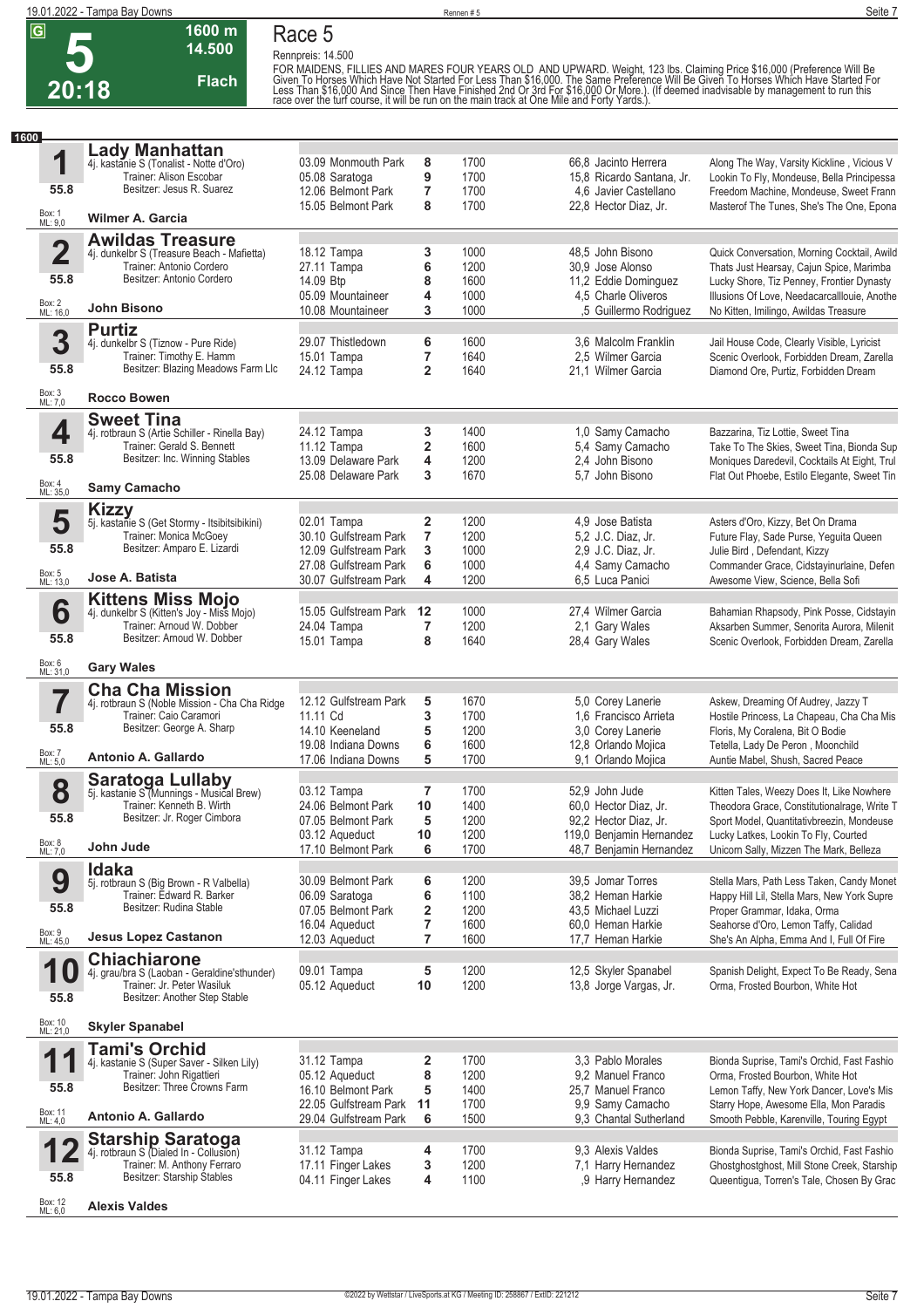| ົດ    | 1600 m<br>14.500 |
|-------|------------------|
| 20:18 | Flach            |

**Rennpreis: 14.500** FOR MAIDENS, FILLIES AND MARES FOUR YEARS OLD AND UPWARD. Weight, 123 lbs. Claiming Price \$16,000 (Preference Will Be<br>Given To Horses Which Have Not Started For Less Than \$16,000. The Same Preference Will Be Given To Hors

**13** Box: 13 ML: 45,0 **55.8 Fast Fashion** 4j. dunkelbr S (Shanghai Bobby - Accessorize) Trainer: Michael Dini Besitzer: Twenty-Two Stable **Fernando De La Cruz 3** 1700 2,4 Fernando De La Cruz Bionda Suprise, Tami's Orchid, Fast Fashio<br> **5** 1600 2,7 Fernando De La Cruz Promise Me, Twelve Red Roses, Sparkling 10.12 Tampa **5** 1600 2,7 Fernando De La Cruz Promise Me, Twelve Red Roses, Sparkling<br>1700 26.11 Tampa 2006 2,5 Fernando De La Cruz Mystic Dreams, Fast Fashion, Rivercrest Ro 26.11 Tampa **2** 1700 2,5 Fernando De La Cruz Mystic Dreams, Fast Fashion, Rivercrest Ro<br>1,2 Feargal Lynch Ephemeral, Love My Cat, Laugh It Off C9.10 03.10 Laurel Park **10** 1700 1,2 Feargal Lynch Ephemeral, Love My Cat, Laugh It Off 1700 1700 1700 18.1 A A Jomar Torres Lullaby Land, Fast Fashion, Sweet Act 2 1700 4,8 Jomar Torres Lullaby Land, Fast Fashion, Sweet Actress **14** Box: 14 ML: 21,0 **55.8 Emma Live** 6j. kastanie S (Albert The Great - Femmina Pe Trainer: Monti N. Sims Besitzer: Fred Hickey **John Jude** 7 1700 13,6 Pablo Morales Farcical, Blue Kentucky Girl, Syllabus

**Ergebnis: Quoten:**

**Race 5**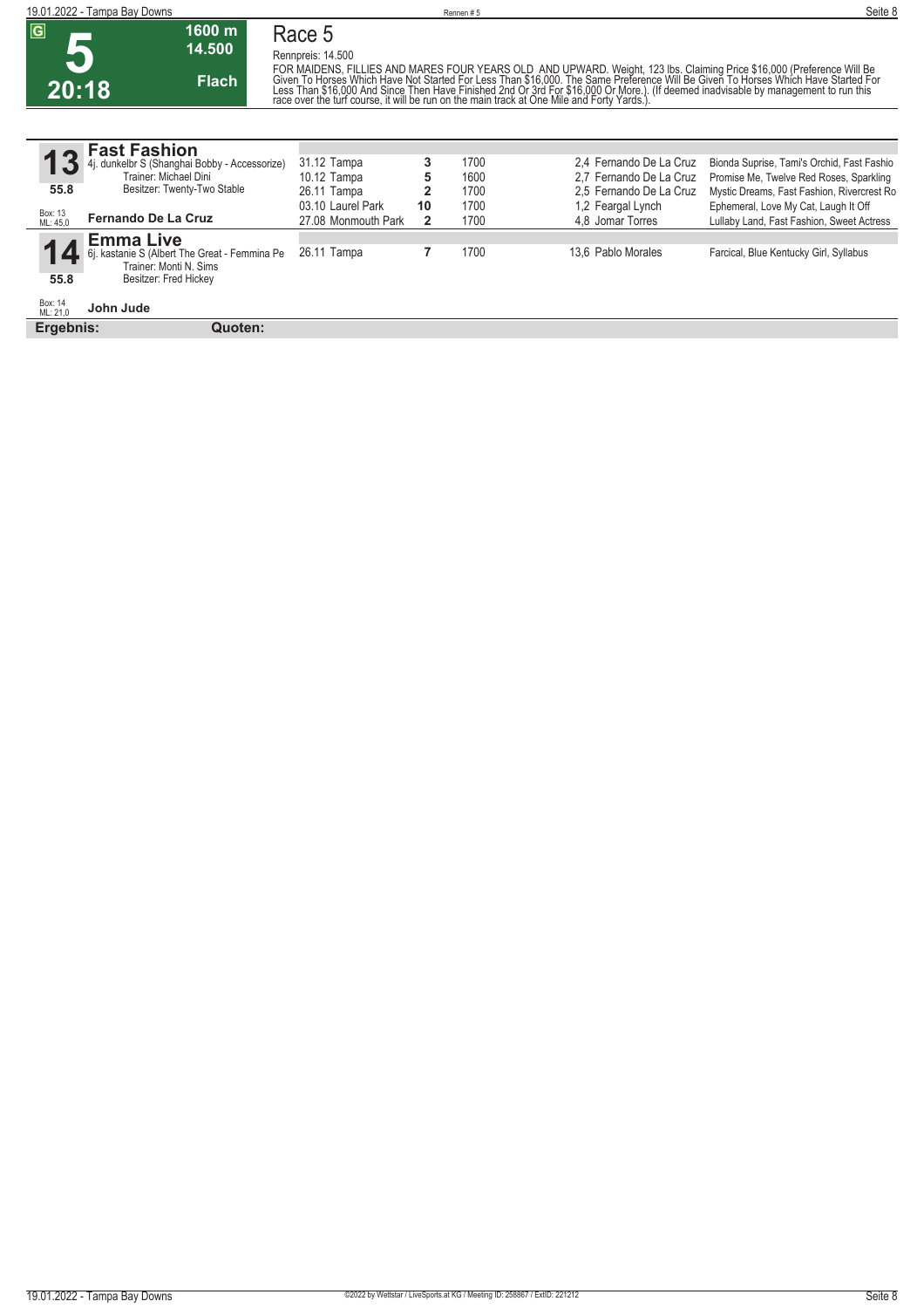

**1400 m 28.000** 

**Flach**

**Rennpreis: 28.000**

FOR FILLIES AND MARES FOUR YEARS OLD AND UPWARD WHICH HAVE NEVER WON TWO RACES OTHER THAN MAIDEN.<br>CLAIMING, STARTER, OR STATE BRED OR WHICH HAVE NEVER WON THREE RACES OR OPTIONAL CLAIMING PRICE OF \$32,000.<br>Weight, 122 Ibs

| 1400 |                         |                                                                          |                        |                |              |                            |                                              |
|------|-------------------------|--------------------------------------------------------------------------|------------------------|----------------|--------------|----------------------------|----------------------------------------------|
|      |                         | <b>Tap Dance Fever</b>                                                   |                        |                |              |                            |                                              |
|      | 1                       | 4j. rotbraun S (Tapiture - It's Heidi's Dance)                           | 08.01 Tampa            | 7              | 1700         | 5.2 Antonio Gallardo       | Bleecker Street, Pythoness, Slime Queen      |
|      |                         | Trainer: Gerald S. Bennett                                               | 24.11 Tampa            | 3              | 1700         | 18,9 Roberto Alvarado, Jr. | Vip Nation, Serene, Tap Dance Fever          |
|      | 53.5                    | Besitzer: J.P.G. 2 Llc. Mr Pug Llc. Winn                                 | 25.09 Delaware Park    | 1              | 1700         | 1.0 Daniel Centeno         | Tap Dance Fever, Striking Chrome, Texas      |
|      |                         |                                                                          | 08.09 Delaware Park    | 4              | 1200         | 1,4 Carol Cedeno           | Dulce Kiara, Cause I Said, Congratsrosy      |
|      | Box: 1<br>ML: 6,0       | <b>Fernando De La Cruz</b>                                               | 03.08 Presque Isle Dow | 4              | 1670         | 5.0 Willie Martinez        | Our Little Jewel, Twila Mae, Artistic Jewler |
|      |                         |                                                                          |                        |                |              |                            |                                              |
|      | $\overline{\mathbf{2}}$ | <b>Clay's Moon Stone</b><br>5j. dunkelbr S (Archarcharch - Fine Defined) | 01.12 Tampa            | $\overline{2}$ | 1400         | 5.8 Pablo Morales          | Molly's Angel, Clay's Moon Stone, Say Moi    |
|      |                         | Trainer: Susan F. Arnett                                                 | 12.09 Prairie Meadows  | 1              | 1600         | 2.0 Walter De La Cruz      | Clay's Moon Stone, Russian Roulette, A Fas   |
|      | 53.5                    | Besitzer: Harry L. Veruchi                                               | 23.08 Prairie Meadows  | $\mathbf{2}$   | 1600         | 1,2 Kylee Jordan           | Russian Roulette, Clay's Moon Stone, Shac    |
|      |                         |                                                                          | 13.08 Prairie Meadows  | $\overline{2}$ | 1600         | 1,8 Kylee Jordan           | First Empress, Clay's Moon Stone, Russian    |
|      | Box: 2<br>ML: 3,0       | <b>Daniel Centeno</b>                                                    | 20.06 Lone Star        | 5              | 1400         | 5.3 Lane Luzzi             | Canadian Ginger, Lady Shaman, Texas Rai      |
|      |                         |                                                                          |                        |                |              |                            |                                              |
|      | 3                       | <b>Bahamian Moon</b>                                                     |                        |                |              | 3.7 Antonio Gallardo       |                                              |
|      |                         | 5j. dunkelbr S (Bahamian Squall - Monstrip)<br>Trainer: Dennis Ward      | 05.01 Tampa            | 1              | 1200<br>1200 | 2.8 Jose Ferrer            | Bahamian Moon, Fru Fru Zan, Tapit's Girl     |
|      | 55.3                    | Besitzer: David F. Ridenjac Racing And                                   | 08.12 Tampa            | 2              |              |                            | East Wing, Bahamian Moon, Lady Jean          |
|      |                         |                                                                          | 23.10 Gulfstream Park  | 8              | 1100         | 6,1 Angel Arroyo           | Freak, Romantic Tale, The Great Kath         |
|      | Box: 3<br>ML: 55,0      | Jose C. Ferrer                                                           | 07.10 Gulfstream Park  | 3              | 1400         | 21.0 Luca Panici           | Bramble Berry, Don't Get Khozy, Bahamian     |
|      |                         |                                                                          | 09.09 Gulfstream Park  | 1              | 1000         | 5,2 Luca Panici            | Bahamian Moon, Charlotte The Brit, Happy     |
|      |                         | <b>Caught Up In You</b>                                                  |                        |                |              |                            |                                              |
|      | 4                       | 6j. dunkelbr S (Fort Larned - Bluegrass Festiva                          | 26.12 Tampa            | 3              | 1200         | 12,5 Jose Batista          | Pink Shoelaces, Above Par, Caught Up In Y    |
|      |                         | Trainer: Robert A. Raymond                                               | 08.12 Tampa            | 4              | 1200         | 5.9 Isaac Castillo         | East Wing, Bahamian Moon, Lady Jean          |
|      | 53.5                    | Besitzer: John A. Marceda                                                | 16.10 Delaware Park    | 4              | 1200         | 18,5 Augusto Marin         | Be Sneaky, Flashing Diamond, Above Par       |
|      |                         |                                                                          | 29.09 Delaware Park    | 6              | 1600         | 33,2 Augusto Marin         | Flight To Shanghai, Moma Tiger, Misty Tast   |
|      | Box: 4<br>ML: 11,0      | Jose A. Batista                                                          | 04.09 Delaware Park    | $\overline{2}$ | 1200         | 1,6 Augusto Marin          | Decoupage, Caught Up In You, Thea's The      |
|      |                         | <b>Gramercy</b>                                                          |                        |                |              |                            |                                              |
|      | 5                       | 4j. rotbraun S (Bernardini - Orchestrate)                                | 01.12 Tampa            | 4              | 1400         | 4.3 Rocco Bowen            | Molly's Angel, Clay's Moon Stone, Say Moi    |
|      |                         | Trainer: Eoin G. Harty                                                   | 27.08 Arlington        | 1              | 1400         | 4.0 Rocco Bowen            | Gramercy, Stopshoppingamy, Field Letters     |
|      | 53.5                    | Besitzer: Llc Godolphin                                                  | 31.07 Arlington        | $\overline{7}$ | 1600         | 10.0 Julio Felix           | Elke Do Jaguarete, Slime Queen, Comman       |
|      |                         |                                                                          | 03.07 Arlington        | 5              | 1200         | 2.1 Jareth Loveberry       | Docs Seven, Silver Cloud, Spun d'Etat        |
|      | Box: 5<br>ML: 45,0      | <b>Rocco Bowen</b>                                                       | 02.10 Keeneland        | $\overline{7}$ | 1700         | 7.5 Joel Rosario           | Simply Ravishing, Crazy Beautiful, Travel C  |
|      |                         | <b>Feeling Mischief</b>                                                  |                        |                |              |                            |                                              |
|      | 6                       | 4j. rotbraun S (Into Mischief - True Feelings)                           | 03.11 Cd               | 8              | 1200         | 14,6 Corey Lanerie         | Razor Glass, Farsighted, Just Read It        |
|      |                         | Trainer: Michael B. Campbell                                             | 16.08 Presque Isle Dow | 8              | 1200         | 22.7 Willie Martinez       | Bullseye Beauty, Risky Reward, Lexinator     |
|      | 53.5                    | Besitzer: Inc. Mellon Patch                                              | 21.07 Indiana Downs    | 4              | 1200         | 15.3 Fernando De La Cruz   | Mundaye Call, Euphoric, She Can't Sing       |
|      |                         |                                                                          | 15.05 Prairie Meadows  | $\mathbf{2}$   | 1200         | 3.7 Elvin Gonzalez         | Inject, Feeling Mischief, Becca's Rocket     |
|      | Box: 6<br>ML: 4,0       | <b>Samy Camacho</b>                                                      | 06.03 Gulfstream Park  | 3              | 1200         | 11,0 Corey Lanerie         | Farsighted, Shop Girl, Feeling Mischief      |
|      | Ergebnis:               | Quoten:                                                                  |                        |                |              |                            |                                              |
|      |                         |                                                                          |                        |                |              |                            |                                              |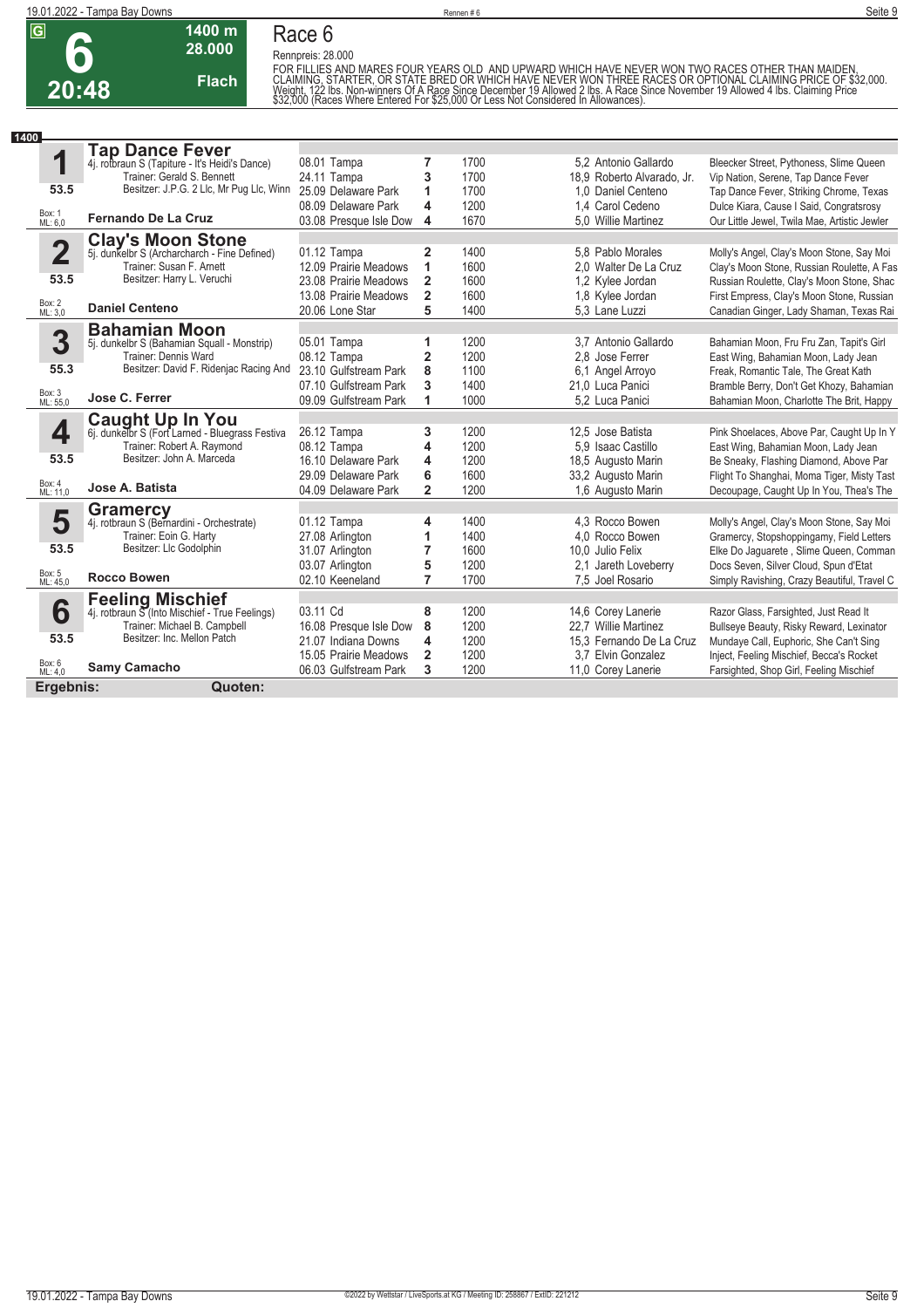

**Rennpreis: 19.100**

**Flach**

**1600 m 19.100** 

FOR FOUR YEAR OLDS AND UPWARD WHICH HAVE NEVER WON THREE RACES. Weight, 123 lbs. Non-winners Of A Race At A Mile<br>Or Over Since December 19 Allowed 3 lbs. Claiming Price \$25,000 (Races Where Entered For \$16,000 Or Less Not

| 1600               |                                                                            |                       |                         |      |                         |                                                |
|--------------------|----------------------------------------------------------------------------|-----------------------|-------------------------|------|-------------------------|------------------------------------------------|
|                    | <b>Spiritual King</b>                                                      |                       |                         |      |                         |                                                |
| 1                  | 5j. dunkelbr W (Violence - Bear Now)                                       | 05.01 Tampa           | 1                       | 1600 | 2.2 Antonio Gallardo    | Spiritual King, Divine Control, Bodie Cody     |
|                    | Trainer: Douglas Nunn                                                      | 29.12 Tampa           | 5                       | 1600 | 12,5 Antonio Gallardo   | Tapsasional, Emphasize, Magical Adventur       |
| 54.4               | Besitzer: LIc Winner Circle Stables                                        | $01.12$ Tampa         | 1                       | 1700 | 2.0 Antonio Gallardo    | Spiritual King, Analyzeyourvision, Sette Stell |
|                    |                                                                            | 26.09 Monmouth Park   | 7                       | 1700 | 4,3 Mychel Sanchez      | Drum And Drummer, Kanithappen, Noble Cr        |
| Box: 1<br>ML: 55,0 | Antonio A. Gallardo                                                        | 12.09 Monmouth Park   | 4                       | 1600 | 6.3 Isaac Castillo      | Two Steppin Kluki, Desert Cowboy, Shaldag      |
|                    |                                                                            |                       |                         |      |                         |                                                |
| $\mathbf 2$        | <b>Yes Sir Robert</b>                                                      | 18.12 Tampa           | 6                       | 1200 | 3.1 Jesus Castanon      | Expensive Style, Hpnotiq Rhythm, Codetowi      |
|                    | 4j. rotbraun W (Strong Mandate - What A Sass<br>Trainer: Jordan Blair      | 19.11 Cd              | 3                       | 1200 | 24,6 Edgar Morales      | Freudian Fate, Feast, Yes Sir Robert           |
| 54.4               | Besitzer: John C. And Brittany B. Terle                                    | 07.11 Cd              | 3                       | 1200 |                         |                                                |
|                    |                                                                            |                       |                         |      | 4,9 Edgar Morales       | Ultimate, Toobadsosad, Airwar                  |
| Box: 2<br>ML: 9,0  | <b>Jesus Lopez Castanon</b>                                                | 14.05 Cd              | 6                       | 1200 | 7,8 Edgar Morales       | Edge To Edge, Petit Verdot, Sir Giannis        |
|                    |                                                                            | 27.03 Tampa           | 1                       | 1300 | 1.9 Jesus Castanon      | Yes Sir Robert, Alabama Slammer, R Goodt       |
|                    | <b>Call Bros</b>                                                           |                       |                         |      |                         |                                                |
| 3                  | 5j. kastanie W (Sky Mesa - Expect Becky)                                   | 05.12 Gulfstream Park | 4                       | 1670 | 4.4 Luca Panici         | Marisa's Mission, Easy Stride, Resident Libe   |
|                    | Trainer: Jr. Luis Carvajal                                                 | 30.10 Gulfstream Park | 2                       | 1700 | 3.1 Luca Panici         | Jeha, Call Bros, Farm Strong                   |
| 54.4               | Besitzer: Patricia A. Generazio                                            | 08.10 Gulfstream Park | 5                       | 1700 | 7,7 Miguel Vasquez      | Poco Charlie, Buffalo Max, Easy Stride         |
|                    |                                                                            | 11.09 Gulfstream Park | 3                       | 1500 | 4,1 Miguel Vasquez      | Jupiter Blues, Poco Charlie, Call Bros         |
| Box: 3<br>ML: 7,0  | Jose A. Batista                                                            | 25.07 Gulfstream Park | 1                       | 1500 | 3,4 Miguel Vasquez      | Call Bros, Express Pharoah, Our Stuie          |
|                    | <b>Bee By The Sea</b>                                                      |                       |                         |      |                         |                                                |
| 4                  | 5j. dunkelbr W (With Distinction - Come Out A                              | 29.12 Tampa           | 7                       | 1000 | 4.5 Jose Ferrer         | Fox Rox, Jura, Commodore Barry                 |
|                    | Trainer: Brenda McCarthy                                                   | 17.12 Gulfstream Park | 4                       | 1000 | 3,1 Tyler Gaffalione    | Hard Count, Mister Kelly, Amor Lejano          |
| 54.4               | Besitzer: Glorious Uncertainty Stable                                      | 21.11 Gulfstream Park | $\overline{\mathbf{2}}$ | 1100 | 11.6 Jose Ferrer        | Indy Lyon, Bee By The Sea, Officer Country     |
|                    |                                                                            | 09.10 Med             | 3                       | 1000 | 10.2 Isaac Castillo     | High Limit Room, Valmont, Bee By The Sea       |
| Box: 4<br>ML: 11,0 | <b>Isaac Castillo</b>                                                      | 12.09 Monmouth Park   | $\overline{\mathbf{2}}$ | 1100 | 7.1 Isaac Castillo      | Lookin For Loki, Bee By The Sea, Muchmor       |
|                    |                                                                            |                       |                         |      |                         |                                                |
|                    | <b>Bridgekeeper</b>                                                        |                       |                         |      |                         |                                                |
| 5                  | 4j. kastanie W (Verrazano - Lundi Gras)                                    | 15.12 Tampa           | 1                       | 1600 | 2,9 Fernando De La Cruz | Bridgekeeper, Westward Look, Rose For A        |
| 54.4               | Trainer: Victor Russo<br>Besitzer: Bruce Krell                             | 27.11 Tampa           | 4                       | 1700 | 3.5 Fernando De La Cruz | Clemson Tiger, Estilo Varonil, Jo Jo Katz      |
|                    |                                                                            | 26.10 Indiana Downs   | 7                       | 1600 | 11,9 Deshawn Parker     | Lake Nakuru, Nip N Tuck, Southern Rags         |
|                    |                                                                            | 05.10 Indiana Downs   | 4                       | 1700 | 2.6 Deshawn Parker      | Grand Design, Ronithelimodriver, Imtheprin     |
| Box: 5<br>ML: 9,0  | Wilmer A. Garcia                                                           | 24.07 Arlington       | 1                       | 1600 | 4,7 Declan Carroll      | Bridgekeeper, Dynablue, Coni's Coup            |
|                    | <b>Thenorthremembers</b>                                                   |                       |                         |      |                         |                                                |
| 6                  | 6j. rotbraun W (Violence - Lady Vi)                                        | 11.12 Gulfstream Park | 7                       | 1700 | 69,3 Romero Maragh      | Landbiscuit, Alado, On Base                    |
|                    | Trainer: Leon J. McKanas                                                   | 18.11 Gulfstream Park | 6                       | 1670 | 3.7 Chantal Sutherland  | Castagno, Mo Hawk, Outshine                    |
| 54.4               | Besitzer: Dennis Pohl                                                      | 30.10 Gulfstream Park | 3                       | 1700 | 7.1 Chantal Sutherland  | Montana Man, Man On The Moon, Majority         |
|                    |                                                                            | 15.10 Gulfstream Park | 5                       | 1700 | 5.0 Chantal Sutherland  | Hey Padre, Mo Hawk, Hail To The Chief          |
| Box: 6<br>ML: 45,0 | <b>Samy Camacho</b>                                                        | 09.09 Gulfstream Park | 1                       | 1700 | 3.8 Chantal Sutherland  | Thenorthremembers, Buenisimo, Thorn            |
|                    | <b>Montauk Summer</b>                                                      |                       |                         |      |                         |                                                |
| 7                  | 5j. dunkelbr H (Summer Front - Pretty B)                                   | 23.09 Belmont Park    | 5                       | 1400 | 4,8 Junior Alvarado     | Turn Of Events, Ring Of Fire, Determined F     |
|                    | Trainer: Michael Dini                                                      | 26.08 Saratoga        | 4                       | 1700 | 3.7 Eric Cancel         | High Tide, Life On Top, Mr. Vincent            |
| 54.4               | Besitzer: Michael Dini                                                     | 11.06 Belmont Park    | 4                       | 2000 | 31,7 Eric Cancel        | Shamrocket, Box N Score, Compliant             |
|                    |                                                                            | 06.03 Gulfstream Park | 1                       | 1800 | 3.3 Joe Bravo           | Montauk Summer, Pleasecallmeback, Stron        |
| Box: 7<br>ML: 35,0 | Fernando De La Cruz                                                        | 24.01 Gulfstream Park | 3                       | 1600 | 2,5 Luis Saez           | King Ottokar, Diligent, Montauk Summer         |
|                    | <b>Brilliant Journey</b>                                                   |                       |                         |      |                         |                                                |
| 8                  | 4j. rotbraun W (Tourist - Radiant Sky)                                     | 08.11 Mvr             | 9                       | 1200 | 4,1 Albin Jimenez       | Biscuits And Grits, Kissinger, Beat The Deal   |
|                    | Trainer: Timothy E. Hamm                                                   | 23.09 Btp             | 1                       | 1200 | 1.8 Albin Jimenez       | Brilliant Journey, It'sgoodtobeseen, Big On    |
| 54.4               | Besitzer: Winstar Farm Llc And Blazing                                     | 01.09 Thistledown     | 5                       | 1600 | 1.0 Malcolm Franklin    | Beat The Dealer, Lucky Streak, Somekindaf      |
|                    |                                                                            | 17.08 Btp             | 3                       | 1600 | 1,6 Frank Reyes         | King B B, Somekindafuhry, Brilliant Journey    |
| Box: 8<br>ML: 16,0 | <b>Rocco Bowen</b>                                                         | 16.07 Btp             | 3                       | 1000 | 3.4 Frank Reyes         | Upgrade Al, King B B, Brilliant Journey        |
|                    |                                                                            |                       |                         |      |                         |                                                |
|                    | <b>Alabama Slammer</b>                                                     | 05.09 Gulfstream Park |                         | 1400 | 25.1 Marcos Meneses     |                                                |
| 9                  | 4j. rotbraun W (Handsome Mike - Streethomea<br>Trainer: Randall R. Russell |                       | 6                       |      |                         | Officiating, Papetu, Dark Timber               |
| 54.4               | Besitzer: Llc Asterace Group                                               | 14.05 Gulfstream Park | 2                       | 1600 | 1,4 Edgard Zayas        | Caramel Chip, Alabama Slammer, Khozand         |
|                    |                                                                            | 17.04 Tampa           | 1                       | 1400 | 8,8 Alonso Quinonez     | Alabama Slammer, Light Us Up, Shoo Shin        |
| Box: 9<br>ML: 13,0 | <b>Alonso Quinonez</b>                                                     | 27.03 Tampa           | 2                       | 1300 | 3.8 Alonso Quinonez     | Yes Sir Robert, Alabama Slammer, R Goodt       |
|                    |                                                                            | 08.01 Gulfstream Park | 5                       | 1000 | 6,1 Edgard Zayas        | Nitro Time, Mr Tingles, C. P. A. Genius        |
| Ergebnis:          | Quoten:                                                                    |                       |                         |      |                         |                                                |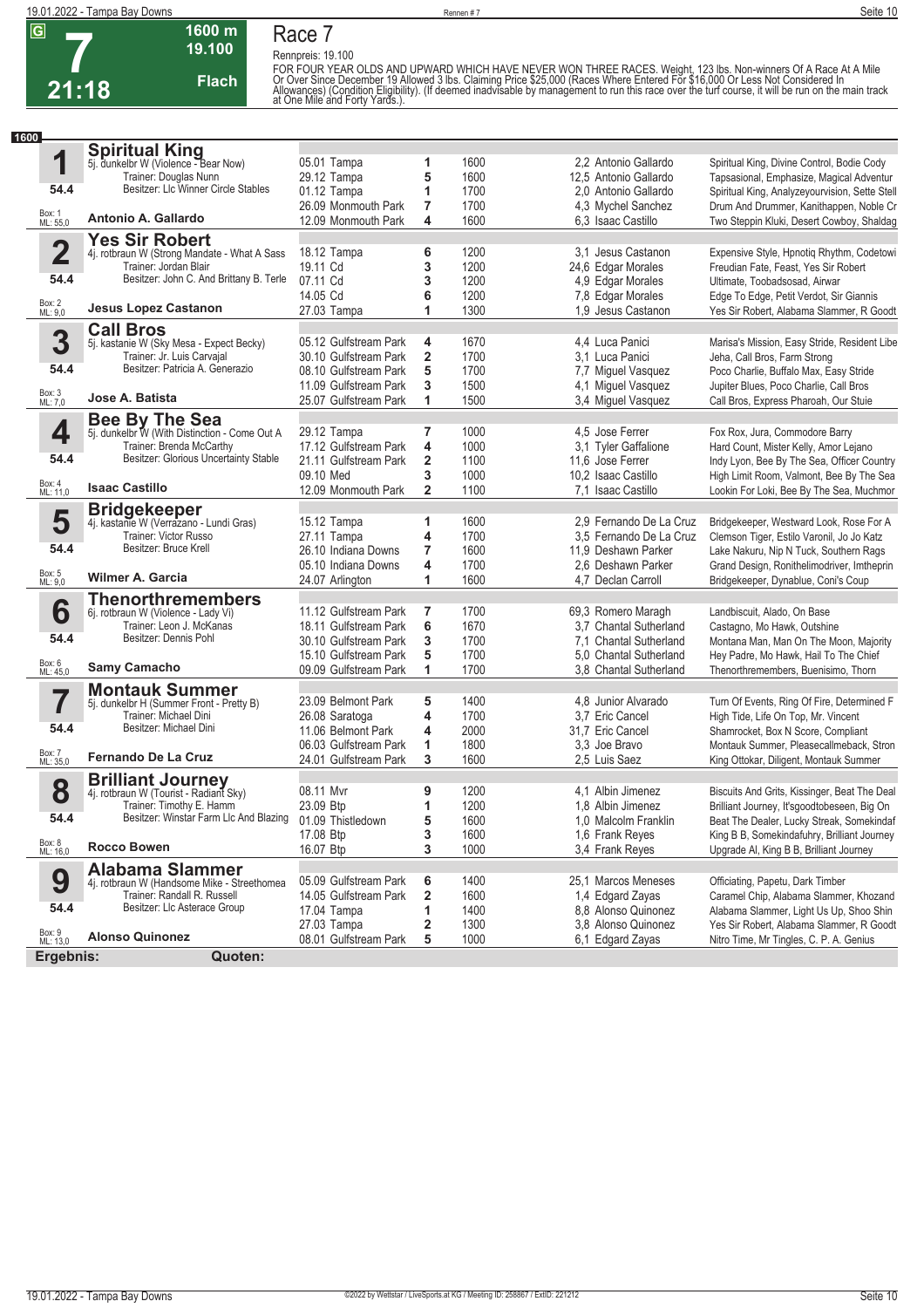**8 21:48**

#### **1100 m 13.000 Flach Race 8 Rennpreis: 13.000**

**FOR FOUR YEAR OLDS AND UPWARD WHICH HAVE NOT WON TWO RACES SINCE JULY 19. Weight, 122 lbs. Non-winners Of A Race Since December 19 Allowed 3 lbs. Claiming Price \$5,000.** 

| 1100                    |                                                                    |                                  |                         |              |                          |                                                                                   |
|-------------------------|--------------------------------------------------------------------|----------------------------------|-------------------------|--------------|--------------------------|-----------------------------------------------------------------------------------|
|                         | <b>Victor's Destiny</b>                                            |                                  |                         |              |                          |                                                                                   |
| 1                       | 6j. rotbraun W (Souper Speedy - Victoria's De                      | 06.11 Woodbine                   | 4                       | 1200         | 8.0 Patrick Husbands     | Hitters Park, Hurricane Dancer, Mia's Extorti                                     |
|                         | Trainer: Michael W. Wright                                         | 15.10 Woodbine                   | 1                       | 1200         | 2.2 Patrick Husbands     | Victor's Destiny, Kuduro, Double The Heart                                        |
| 54.0                    | Besitzer: Mike Allen Dunslow                                       | 12.09 Woodbine                   | 4                       | 1200         | 7.5 Patrick Husbands     | Hallie's Hero, Abbaa, Hitters Park                                                |
|                         |                                                                    | 29.08 Woodbine                   | 3                       | 1400         | 2.6 Patrick Husbands     | Forester's Destiny, Gorgeous Kitten, Victor's                                     |
| Box: 1<br>ML: 55,0      | <b>Olaf Hernandez</b>                                              | 15.08 Woodbine                   | 4                       | 1400         | 5,9 Patrick Husbands     | Dani's Victory, Call Me Wally, Hallie's Hero                                      |
|                         |                                                                    |                                  |                         |              |                          |                                                                                   |
| $\overline{\mathbf{2}}$ | Striking Heir<br>7j. dunkelbr W (Wildcat Heir - Striking T)        | 05.01 Tampa                      | 5                       | 1300         | 10,0 Fernando De La Cruz | Firehorn, Youshouldbesolucky, Mr Lightning                                        |
|                         | Trainer: Gerald S. Bennett                                         | 10.12 Tampa                      | 5                       | 1400         | 18.1 Fernando De La Cruz | Sancocho, Cliffy, Kramden                                                         |
| 54.0                    | Besitzer: Juan Cacho Castro                                        | 24.11 Tampa                      | 11                      | 1200         | 25.1 Fernando De La Cruz | Loud N Proud, Cort'n Asong, Highland Park                                         |
|                         |                                                                    | 16.10 Delaware Park              | 6                       | 1200         | 13,9 Angel Suarez        | Nashvegas, Colour Guard, Capitan Fofo                                             |
| Box: 2<br>ML: 16,0      | <b>Samy Camacho</b>                                                | 27.09 Delaware Park              | 6                       | 1200         | 15,7 Angel Suarez        | Native Hawk, Holy Saint, Inside Risk                                              |
|                         | <b>Cliffy</b>                                                      |                                  |                         |              |                          |                                                                                   |
| 3                       | 5j. rotbraun W (Revolutionary - Destiny Leads                      | 01.01 Tampa                      | 7                       | 1200         | 23,8 Jorge Panaijo       | Nick The Cardshark, Killeen, Cort'n Asong                                         |
|                         | Trainer: John P. Mc Allen                                          | 10.12 Tampa                      | 2                       | 1400         | 12,8 Jorge Panaijo       | Sancocho, Cliffy, Kramden                                                         |
| 54.0                    | Besitzer: Kingdom Racing                                           | 24.11 Tampa                      | 6                       | 1200         | 48,4 Jorge Panaijo       | Loud N Proud, Cort'n Asong, Highland Park                                         |
|                         |                                                                    | 09.10 Med                        | 8                       | 1000         | 49,6 Heriberto Figueroa  | High Limit Room, Valmont, Bee By The Sea                                          |
| Box: 3<br>ML: 16,0      | Jorge Panaijo                                                      | 26.09 Monmouth Park              | 1                       | 1100         | 22,1 Jorge Panaijo       | Cliffy, Mac's Revolution, Romanoff                                                |
|                         |                                                                    |                                  |                         |              |                          |                                                                                   |
| 4                       | Rockysbuckaroo<br>8j. rotbraun W (Wildcat Heir - Crazyncrooked)    | 24.12 Tampa                      | 1                       | 1100         | 3.4 Huber Villa-Gomez    | Rockysbuckaroo, Gemo, Mr. Edgar                                                   |
|                         | Trainer: John I. Pimental                                          | 27.11 Tampa                      | $\overline{\mathbf{2}}$ | 1200         | 14,0 Huber Villa-Gomez   | Indy Ride, Rockysbuckaroo, I Kickn                                                |
| 55.3                    | Besitzer: Pine Branch Stable                                       | 20.08 Monmouth Park              | 4                       | 1200         | 38,9 Jomar Torres        | Nick The Cardshark, Karen's Cove, No Ban                                          |
|                         |                                                                    | 02.07 Monmouth Park              | 8                       | 1200         | 29.7 Carlos Hernandez    | Sneakiness, Kosciuszko, Irish Roar                                                |
| Box: 4<br>ML: 6,0       | <b>Huber Villa-Gomez</b>                                           | 12.06 Monmouth Park              | 6                       | 1200         | 7.9 Jordano Tunon        | Nick The Cardshark, Siesta Moon, Sneakine                                         |
|                         | <b>Wild Winter</b>                                                 |                                  |                         |              |                          |                                                                                   |
| 5                       | 12j. rotbraun W (Wildcat Heir - Tchopitioulas)                     | 18.12 Tampa                      | 5                       | 1200         | 53,7 Mike Allen          | Nick The Cardshark, Union Gap, Old Timer'                                         |
|                         | Trainer: Lisa Allen                                                | 24.11 Tampa                      | 9                       | 1200         | 18,6 Mike Allen          | Loud N Proud, Cort'n Asong, Highland Park                                         |
| 54.0                    | Besitzer: Algarcon Stables                                         | 20.10 Presque Isle Dow           | $\overline{7}$          | 1300         | 18.5 Mike Allen          | Atlantic Sun, Brevet Officer, Spicy Shot                                          |
|                         |                                                                    | 04.10 Presque Isle Dow           | $\overline{2}$          | 1200         | 28,3 Mike Allen          | Patrol, Wild Winter, Scoby                                                        |
| Box: 5<br>ML: 21,0      | <b>Mike Allen</b>                                                  | 09.09 Presque Isle Dow           | 1                       | 1100         | 4.1 Mike Allen           | Wild Winter, Pollard Star, Gohara                                                 |
|                         | Mr Lightning Boy<br>10j. rotbraun W (Discreetly Mine - Unhurried)  |                                  |                         |              |                          |                                                                                   |
| 6                       |                                                                    | 05.01 Tampa                      | 3                       | 1300         | 23,9 Madeline Rowland    | Firehorn, Youshouldbesolucky, Mr Lightning                                        |
|                         | Trainer: Benny R. Feliciano                                        | 17.12 Tampa                      | $\overline{\mathbf{r}}$ | 1400         | 29,2 Ricardo Feliciano   | Prepare For Glory, Cort'n Asong, Lucky Lov                                        |
| 49.4                    | Besitzer: Inc. Mcr Stable                                          | 13.10 Presque Isle Dow           | 4                       | 1300         | 12,2 Ricardo Feliciano   | Atlantic Sun, Samurai Zip, Buzz Off                                               |
|                         | <b>Madeline Rowland</b>                                            | 23.09 Thistledown                | 3                       | 1100         | 2,5 Ricardo Feliciano    | Quasar Moon, Freddy Soto, Mr Lightning Bo                                         |
| Box: 6<br>ML: 7,0       |                                                                    | 16.08 Thistledown                | 5                       | 1100         | 4,2 Ricardo Feliciano    | Astro Jak, Gio Sammy, Smokin Hot Energy                                           |
|                         | <b>Old Timer's Day</b>                                             |                                  |                         |              |                          |                                                                                   |
|                         | 6j. rotbraun W (Winslow Homer - Golden Buck                        | 01.01 Tampa                      | 4                       | 1200         | 5.5 Rocco Bowen          | Nick The Cardshark, Killeen, Cort'n Asong                                         |
|                         | Trainer: Steven F. Cahill<br>Besitzer: Zeehandelar, Steve And Suth | 18.12 Tampa                      | 3                       | 1200         | 9,5 Skyler Spanabel      | Nick The Cardshark, Union Gap, Old Timer'                                         |
| 54.0                    |                                                                    | 12.10 Presque Isle Dow           | 6                       | 1200         | 7,7 Malcolm Franklin     | Dixie Highway, Watch The Dip, Another Soft                                        |
| Box: 7                  | <b>Rocco Bowen</b>                                                 | 24.09 Btp<br>10.09 Btp           | 1<br>3                  | 1200<br>1200 | 1,6 Andrea Rodriguez     | Old Timer's Day, Coworker, Dontneedanam                                           |
| ML: 4,0                 |                                                                    |                                  |                         |              | ,9 Hector Rosario, Jr.   | Top Credentials, Reward The Miracle, Old T                                        |
|                         | <b>Ohio Munny</b>                                                  |                                  |                         | 1200         | 58.3 Ricardo Feliciano   |                                                                                   |
| 8                       | 5j. rotbraun W (Munnings - Thus)<br>Trainer: Benny R. Feliciano    | 11.12 Tampa<br>05.10 Thistledown | 7<br>6                  | 1200         | 16,5 Ricardo Feliciano   | Ace Destroyer, Creekmore, Loud N Proud                                            |
| 54.0                    | Besitzer: Inc. Mcr Stable                                          | 23.08 Thistledown                |                         | 1200         | 2,3 Ricardo Feliciano    | Wapakoneta Phil, Ridge West, Mustang Will                                         |
|                         |                                                                    | 02.08 Thistledown                | 3<br>1                  | 1200         | 1,4 Ricardo Feliciano    | Riding In The Wind, Prado Colors, Ohio Mu<br>Ohio Munny, Stone Cold Cat, Tancahua |
| Box: 8<br>ML: 11,0      | <b>Ricardo Feliciano</b>                                           | 19.07 Thistledown                | 1                       | 1100         | 2,5 Ricardo Feliciano    | Ohio Munny, Dougs Morning Pick, Bearpath                                          |
|                         |                                                                    |                                  |                         |              |                          |                                                                                   |
| 9                       | <b>Rumpole</b><br>8j. grau/bra W (Too Much Bling - Dehere's Dre    | 05.09 Prairie Meadows            | 1                       | 1200         | ,8 Alex Birzer           | Rumpole, Firehorn, Monday Confession                                              |
|                         | Trainer: Susan F. Arnett                                           | 08.08 Prairie Meadows            | 3                       | 1200         | 2,5 Alfredo Triana Jr.   | Drill's Li'l Man, Corot, Rumpole                                                  |
| 54.0                    | <b>Besitzer: Bill Guess</b>                                        | 16.07 Prairie Meadows            | 1                       | 1200         | 2.8 Jansen Melancon      | Rumpole, North Side, Taruca                                                       |
|                         |                                                                    | 28.06 Prairie Meadows            | 3                       | 1200         | 2.1 Alfredo Triana Jr.   | King Deuce, Something Super, Rumpole                                              |
| Box: 9<br>ML: 35,0      | <b>Wilmer A. Garcia</b>                                            | 04.06 Prairie Meadows            | 1                       | 1200         | 3.0 Alfredo Triana Jr.   | Rumpole, Jazzy Justin, He's So Zazzy                                              |
| Ergebnis:               | Quoten:                                                            |                                  |                         |              |                          |                                                                                   |
|                         |                                                                    |                                  |                         |              |                          |                                                                                   |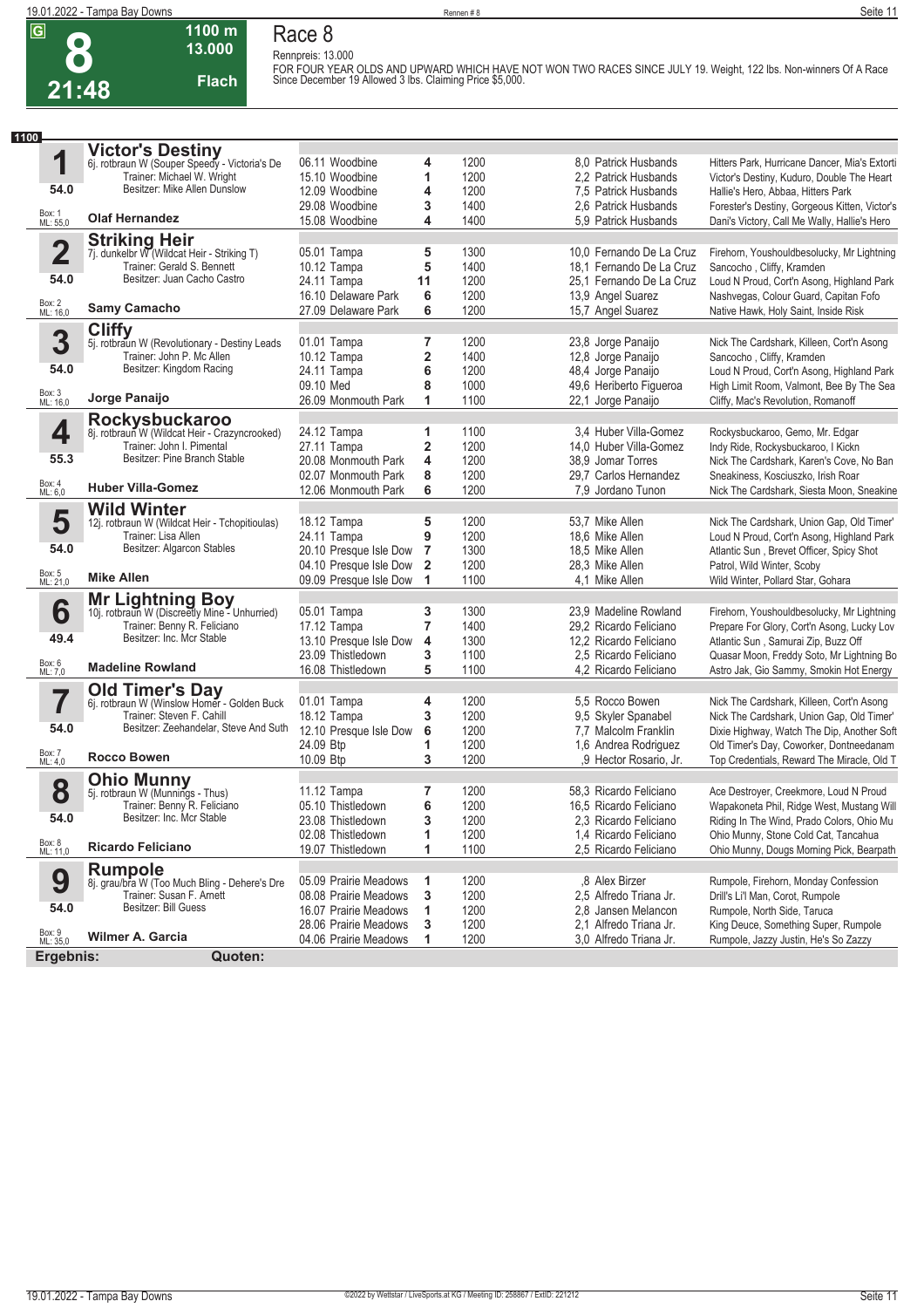## **9 22:18**

**Race 9**

**Rennpreis: 14.500**

**Flach**

**1600 m 14.500** 

FOR MAIDENS, THREE YEARS OLD. Weight, 120 lbs. Claiming Price \$16,000 (Preference Will Be Given To Horses Which Have Not<br>Started For Less Than \$16,000. The Same Preference Will Be Given To Horses Which Have Started For Les

| 1600                    |                                                                             |                                                |                |              |                                            |                                                                                        |
|-------------------------|-----------------------------------------------------------------------------|------------------------------------------------|----------------|--------------|--------------------------------------------|----------------------------------------------------------------------------------------|
|                         | <b>Great Junior</b>                                                         |                                                |                |              |                                            |                                                                                        |
| 1                       | 3j. kastanie H (Brethren - Liza Doolittle Day)                              | 05.01 Tampa                                    | 3              | 1700         | 49,6 Geovany Garcia                        | Vladislav, Had Right, Great Junior                                                     |
| 54.4                    | Trainer: Hernan Parra<br>Besitzer: Aldo Peceros                             | 22.12 Tampa                                    | 6              | 1600         | 24,4 Geovany Garcia                        | Angelus Diamond, Had Right, Aeroballistic                                              |
|                         |                                                                             | 04.12 Tampa                                    | 9              | 1700         | 29.8 Wilmer Garcia                         | Great Britain, Ronstadt, Bosshog Them Duk                                              |
| Box: 1<br>ML: 6,0       | <b>Geovany Garcia</b>                                                       | 21.11 Gulfstream Park                          | 5<br>9         | 1100         | 8.1 Isaac Castillo                         | On Jet Heir, Crafty Crusader, Summer Five                                              |
|                         |                                                                             | 15.10 Med                                      |                | 1000         | 27,8 Wilmer Garcia                         | Merokee, Aranjuez, On His Toes                                                         |
|                         | <b>Final Valid</b>                                                          |                                                |                |              |                                            |                                                                                        |
| $\overline{\mathbf{2}}$ | 3j. rotbraun H (Valid Reprized - Patti's Golden<br>Trainer: Robert G. Smith |                                                |                |              |                                            |                                                                                        |
| 54.4                    | Besitzer: Thomas J. Lane                                                    |                                                |                |              |                                            |                                                                                        |
|                         |                                                                             |                                                |                |              |                                            |                                                                                        |
| Box: 2<br>ML: 13,0      | <b>Skyler Spanabel</b>                                                      |                                                |                |              |                                            |                                                                                        |
|                         |                                                                             |                                                |                |              |                                            |                                                                                        |
| 3                       | <b>Jupiter Rain</b>                                                         | 01.01 Tampa                                    | 4              | 1200         | 22.8 Isaac Castillo                        |                                                                                        |
|                         | 3j. dunkelbr W (Exaggerator - Forest Fashion)<br>Trainer: Douglas J. Seyler | 10.12 Gulfstream Park                          | 10             | 1000         | 59,6 Romero Maragh                         | Tripulante, Nantasket Beach, Knight Ofthe<br>Never Satisfied, Roadtriptonowhere, Baham |
| 54.4                    | Besitzer: Adirondack Bloodstock                                             | 29.10 Belmont Park                             | $\overline{7}$ | 1300         | 34,0 Michael Luzzi                         | Hagler, Iconic Adventure, Dads Good Runn                                               |
|                         |                                                                             | 07.10 Belmont Park                             | 4              | 1200         | 22,0 Jalon Samuel                          | Gianni Lambo, Empire Ridge, Emboite                                                    |
| Box: 3<br>ML: 21,0      | <b>Isaac Castillo</b>                                                       | 23.06 Charles Town                             | 9              | 900          | 8,2 Clifford Dooley                        | Worldseriesatatude, Sterling's Diva, Colarful                                          |
|                         |                                                                             |                                                |                |              |                                            |                                                                                        |
| 4                       | <b>Strong Eagle</b><br>3j. kastanie H (Lord Nelson - The Last Journey       | 24.12 Tampa                                    | $\overline{7}$ | 1600         | 31.8 John Bisono                           | Last Second Louie, Machinegunpreacher, M                                               |
|                         | Trainer: Alison Escobar                                                     | 04.09 Monmouth Park                            | $\overline{7}$ | 1200         | 25,7 Christian Navarro                     | Sailor Speed, Bust'em Kurt, Smokey White                                               |
| 54.4                    | Besitzer: Candido Esquivel                                                  |                                                |                |              |                                            |                                                                                        |
|                         |                                                                             |                                                |                |              |                                            |                                                                                        |
| Box: 4<br>ML: 9,0       | <b>John Bisono</b>                                                          |                                                |                |              |                                            |                                                                                        |
|                         |                                                                             |                                                |                |              |                                            |                                                                                        |
| 5                       | Playing Gold<br>3j. kastanie W (The Big Beast - Bridge To Gol               | 05.01 Tampa                                    | 5              | 1700         | 11,9 Jorge Panaijo                         | Vladislav, Had Right, Great Junior                                                     |
|                         | Trainer: Carlos Munoz                                                       | 22.12 Tampa                                    | 4              | 1600         | 4,7 Jesus Castanon                         | Angelus Diamond, Had Right, Aeroballistic                                              |
| 54.4                    | Besitzer: Cm Thoroughbreds                                                  | 01.09 Cnl                                      | 8              | 1600         | 23,8 Victor Rosales                        | Chaotic Tempo, Tiger To Remember, Great                                                |
|                         |                                                                             | 17.08 Cnl                                      | 5              | 1100         | 15,4 J. Acosta                             | Magnolia Midnight, Heavenly Trip, Swift Dan                                            |
| Box: 5<br>ML: 13,0      | Jorge Panaijo                                                               | 03.08 Cnl                                      | 4              | 1000         | 1.0 Victor Rosales                         | Bandfromthebar, Agent Stone, Chaotic Tem                                               |
|                         | <b>Wonder Water</b>                                                         |                                                |                |              |                                            |                                                                                        |
| 6                       | 3j. rotbraun H (Divining Rod - Missy Rules)                                 | 26.12 Tampa                                    | 9              | 1000         | 14,6 Jose Batista                          | Firewater Tu, Hand Gesture, Just Jeremy                                                |
|                         | Trainer: Renaldo Richards                                                   | 17.12 Tampa                                    | 3              | 1640         | 1,0 Samy Camacho                           | Melina's Dream, Cedar Beach, Wonder Wat                                                |
| 54.4                    | Besitzer: Paula S. Capestro                                                 | 17.10 Laurel Park                              | 5              | 1600         | 5,5 Charlie Marquez                        | Vance Scholars, Mercury Ten, Not As Lucky                                              |
|                         |                                                                             | 18.09 Laurel Park                              | 4              | 1600         | 5,3 Charlie Marquez                        | High Stock, Consultant, Jardani                                                        |
| Box: 6<br>ML: 45,0      | Jose A. Batista                                                             |                                                |                |              |                                            |                                                                                        |
|                         | The Dungeon                                                                 |                                                |                |              |                                            |                                                                                        |
|                         | 3j. kastanie W (Senor Swinger - Beautiful Can                               | 17.12 Tampa                                    | 5              | 1640         | 44,8 Alexis Valdes                         | Melina's Dream, Cedar Beach, Wonder Wat                                                |
| 54.4                    | Trainer: Thomas D. Foley<br>Besitzer: Aulls, Ernest And Foley Blood         | 24.11 Tampa                                    | 5              | 1600         | 12,5 Alexis Valdes                         | Panadero, Had Right, Procurador                                                        |
|                         |                                                                             | 07.11 Gulfstream Park<br>16.10 Gulfstream Park | 8<br>5         | 1700<br>1670 | 29,0 Cristian Torres                       | Panorama Truck, Classic Film, Food Bank                                                |
| Box: 7<br>ML: 9,0       | <b>Samy Camacho</b>                                                         | 02.10 Gulfstream Park                          | 5              | 1670         | 7.5 Cristian Torres<br>3.6 Cristian Torres | Wild Irishman, Procurador, El Rosillo<br>Linguini, Poetic Code, Schenectady Star       |
|                         |                                                                             |                                                |                |              |                                            |                                                                                        |
|                         | <b>Fergus</b>                                                               |                                                | 7              | 1600         |                                            |                                                                                        |
| 8                       | 3j. kastanie H (V. E. Day - My Libertine)<br>Trainer: Timothy E. Hamm       | 22.12 Tampa                                    |                |              | 9.4 Alexis Valdes                          | Angelus Diamond, Had Right, Aeroballistic                                              |
| 54.4                    | Besitzer: Blazing Meadows Farm Llc                                          |                                                |                |              |                                            |                                                                                        |
|                         |                                                                             |                                                |                |              |                                            |                                                                                        |
| Box: 8<br>ML: 13,0      | <b>Rocco Bowen</b>                                                          |                                                |                |              |                                            |                                                                                        |
|                         |                                                                             |                                                |                |              |                                            |                                                                                        |
| 9                       | <b>Eye On The Candy</b><br>3j. rotbraun W (He's Had Enough - Extremadu      | 01.10 Gulfstream Park                          | 5              | 1400         | 3,5 Edwin Gonzalez                         | Venezuelan Triumph, Just Plain Ornery, Sin                                             |
|                         | Trainer: Diane D. Morici                                                    | 11.09 Gulfstream Park                          | 8              | 1500         | 18,5 Angel Arroyo                          | Fast N Steady, Merlin, Red Road                                                        |
| 54.4                    | Besitzer: Mastic Beach Racing                                               | 01.08 Gulfstream Park                          | 4              | 1500         | 13,3 Cristian Torres                       | On Thin Ice. Eldon's Prince. T Ville                                                   |
|                         |                                                                             | 03.07 Gulfstream Park                          | $\overline{7}$ | 1100         | 9.9 Luca Panici                            | Cajun's Magic, Spuntacular, One More Scor                                              |
| Box: 9<br>ML: 5,0       | <b>Wilmer A. Garcia</b>                                                     |                                                |                |              |                                            |                                                                                        |
|                         | <b>Angel's Magic</b>                                                        |                                                |                |              |                                            |                                                                                        |
| 10                      | 3j. dunkelbr W (Magician - Angel Of Troy)                                   | 04.12 Tampa                                    | 10             | 1600         | 27,2 Alonso Quinonez                       | Grumley, Watch The Music, Raising Moon                                                 |
|                         | Trainer: Tim P. Padilla                                                     | 06.11 Hawthorne                                | 4              | 1600         | 7.5 Alonso Quinonez                        | Almuahed, Russian Tank, Driven One                                                     |
| 54.4                    | Besitzer: Peter D. Mattson                                                  | 09.10 Hawthorne                                | 6              | 1670         | 8.8 Jansen Melancon                        | Dream Island, Aulenti, Test Pilot                                                      |
|                         |                                                                             | 06.09 Canterbury Park                          | 4              | 1600         | 20.9 Alonso Quinonez                       | Screwball, Angel's Magic, Red Wave                                                     |
| Box: 10<br>ML: 5,0      | <b>Alonso Quinonez</b>                                                      | 11.08 Canterbury Park                          | 4              | 1000         | 2,2 Alonso Quinonez                        | Tiz So Gone, Dynamometer, Shaq's My Dad                                                |
|                         | <b>Rachel Dream</b>                                                         |                                                |                |              |                                            |                                                                                        |
| 1<br>ш                  | 3j. rotbraun S (Jess's Dream - Tiger's Tea Tim                              | 05.01 Tampa                                    | 4              | 1700         | 33,3 Wilmer Garcia                         | Vladislav, Had Right, Great Junior                                                     |
|                         | Trainer: Christopher Duncan                                                 | 22.12 Tampa                                    | 5              | 1600         | 28.1 Richard Mitchell                      | Angelus Diamond, Had Right, Aeroballistic                                              |
| 52.2                    | Besitzer: LIc Duncan Racing Stable                                          | 04.12 Tampa                                    | 10             | 1700         | 13,4 Addiel Ayala                          | Novelera, Anahiya's Dream, Tiz Nena                                                    |
| Box: 11                 | <b>Richard Mitchell</b>                                                     | 24.11 Tampa                                    | 4              | 1600         | 38,6 Addiel Ayala                          | Panadero, Had Right, Procurador                                                        |
| ML: 16,0                |                                                                             | 31.10 Gulfstream Park                          | 8              | 1400         | 59,5 Sebastian Saez                        | Unbridled Chrome, Bella Miura, Playa Inclus                                            |
|                         | <b>Summer Boss</b>                                                          |                                                |                |              |                                            |                                                                                        |
|                         | 3j. dunkelbr W (Summer Front - Grandma Fra                                  | 07.01 Tampa                                    | 5              | 1400         | 7,9 Isaac Castillo                         | Bubba Dreams, Tone Elise, Tap First                                                    |
| 54.4                    | Trainer: Michael Dini<br>Besitzer: Jose Anguiano                            | 01.12 Tampa                                    | 6              | 1400         | 9,4 Samy Camacho                           | Agent Cooper, Azure Sky, Melina's Dream                                                |
|                         |                                                                             | 12.11 Gulfstream Park<br>15.10 Med             | 3<br>6         | 1200<br>1000 | 3,2 Samy Camacho<br>4,6 Ruben Silvera      | Rhymes Like Dimes, Sir Saffer, Summer Bo<br>Merokee, Aranjuez, On His Toes             |
| Box: 12<br>ML: 9,0      | <b>Isaac Castillo</b>                                                       |                                                |                |              |                                            |                                                                                        |
|                         |                                                                             |                                                |                |              |                                            |                                                                                        |